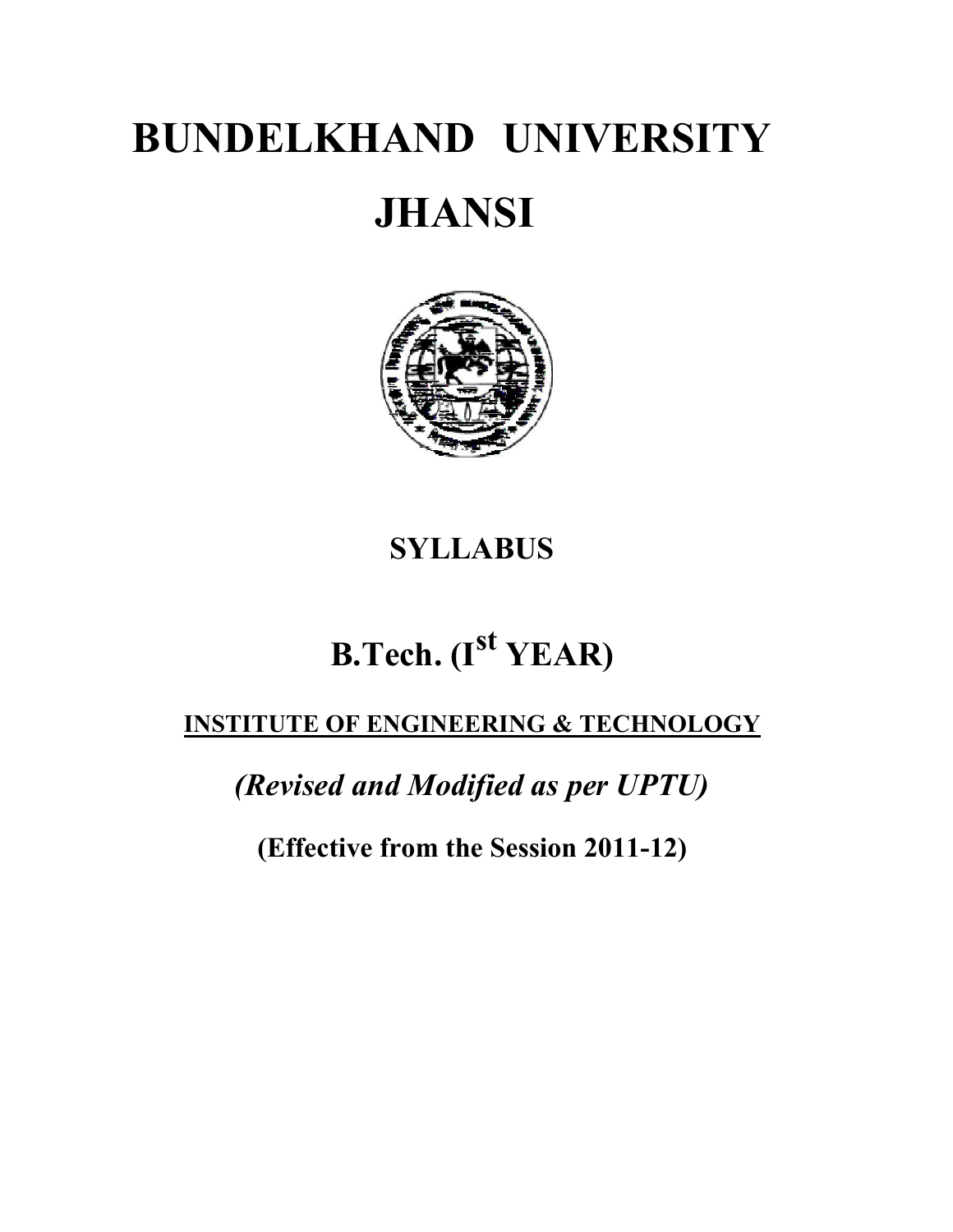### NEW STUDY AND EVALUATION SCHEME B.Tech. First Year (Common to all B.Tech. Courses) (Effective from the Session 2011-12)

Year -1st Semester-I

| S.<br>No.                         | <b>COURSE</b><br><b>CODE</b> | <b>SUBJECT</b>                             |                   | <b>PERIODS</b>   |                  | <b>EVALUATION</b><br><b>SCHEME</b> |           | <b>SUBJECT</b><br><b>TOTAL</b> |                |     |
|-----------------------------------|------------------------------|--------------------------------------------|-------------------|------------------|------------------|------------------------------------|-----------|--------------------------------|----------------|-----|
|                                   |                              |                                            |                   |                  |                  | <b>SESSIONAL</b>                   |           |                                | <b>ESE</b>     |     |
|                                   |                              |                                            | L                 | T                | P                | <b>CT</b>                          | <b>TA</b> | <b>Total</b>                   |                |     |
| <b>THEORY</b>                     |                              |                                            |                   |                  |                  |                                    |           |                                |                |     |
| 1.                                | MA-101                       | Mathematics-I                              | 3                 |                  | $\boldsymbol{0}$ | 30                                 | 20        | 50                             | 100            | 150 |
| 2.                                | PH-101                       | <b>Engineering Physics-I</b>               | $\overline{2}$    | $\mathbf{1}$     | $\mathbf{0}$     | 15                                 | 10        | 25                             | 50             | 75  |
| 3.                                | $CY-101/$                    | Engineering Chemistry/                     | 3<br>$\mathbf{1}$ |                  | $\overline{0}$   | 50<br>30<br>20                     |           |                                | 100            | 150 |
|                                   | $ME-101$                     | <b>Engineering Mechanics</b>               |                   |                  |                  |                                    |           |                                |                |     |
| $\overline{4}$ .                  | EE-101/                      | <b>Electrical Engineering/Computer</b>     | 3                 | $\mathbf{1}$     | $\theta$         | 30                                 | 20        | 50                             | 100            | 150 |
|                                   | $CS-101$                     | Concepts and Programming in C              |                   |                  |                  |                                    |           |                                |                |     |
| 5.                                | $EC-101/$                    | Electronics Engineering/                   | 3                 | $\mathbf{1}$     | $\theta$         | 30                                 | 20        | 50                             | 100            | 150 |
|                                   | HU-101                       | Professional Communication                 |                   |                  |                  |                                    |           |                                |                |     |
| 6.                                | ME-102/                      | Manufacturing Processes/                   | $\overline{2}$    | $\mathbf{1}$     | $\overline{0}$   | 15                                 | 10        | 25                             | 50             | 75  |
|                                   | CE-101                       | <b>Environment and Ecology</b>             |                   |                  |                  |                                    |           |                                |                |     |
| <b>PRACTICAL/TRAINING/PROJECT</b> |                              |                                            |                   |                  |                  |                                    |           |                                |                |     |
| 7.                                | $CY-151/$                    | Engineering Chemistry lab/                 | $\overline{0}$    | 0                | 2                | 10                                 | 10        | 20                             | 30             | 50  |
|                                   | ME-151                       | <b>Engineering Mechanics Lab</b>           |                   |                  |                  |                                    |           |                                |                |     |
| 8.                                | EE-151/                      | Electrical Engineering Lab/                | $\mathbf{0}$      | $\theta$         | $\overline{2}$   | 10                                 | 10        | 20                             | 30             | 50  |
|                                   | $CS-151$                     | Computer Programming Lab                   |                   |                  |                  |                                    |           |                                |                |     |
| 9.                                | $WS-151/$                    | Workshop Practice/                         | $\theta$          | $\overline{0}$   | $\overline{3}$   | 10                                 | 10        | 20                             | 30             | 50  |
|                                   | CE-151                       | <b>Computer Aided Engineering Graphics</b> |                   |                  |                  |                                    |           |                                |                |     |
| 10.                               | PH-151/                      | Physics Lab                                | $\overline{0}$    | $\theta$         | $\overline{2}$   | 10                                 | 10        | 20                             | 30             | 50  |
|                                   | HU-151                       | Professional Communication Lab             | $\boldsymbol{0}$  | $\boldsymbol{0}$ | $\overline{2}$   | 30                                 | 20        | 50                             | $\overline{a}$ | 50  |
| 11.                               | GP-101                       | <b>General Proficiency</b>                 | $\blacksquare$    |                  |                  |                                    |           | 50                             | L,             | 50  |
| <b>TOTAL</b>                      |                              |                                            |                   |                  |                  |                                    | 1000      |                                |                |     |
|                                   |                              |                                            |                   |                  |                  |                                    |           |                                |                |     |

L -Lecture

T -Tutorial P

-Practical

TA - Teacher's Assessment

CT -Class Test

ESE -End Semester Examination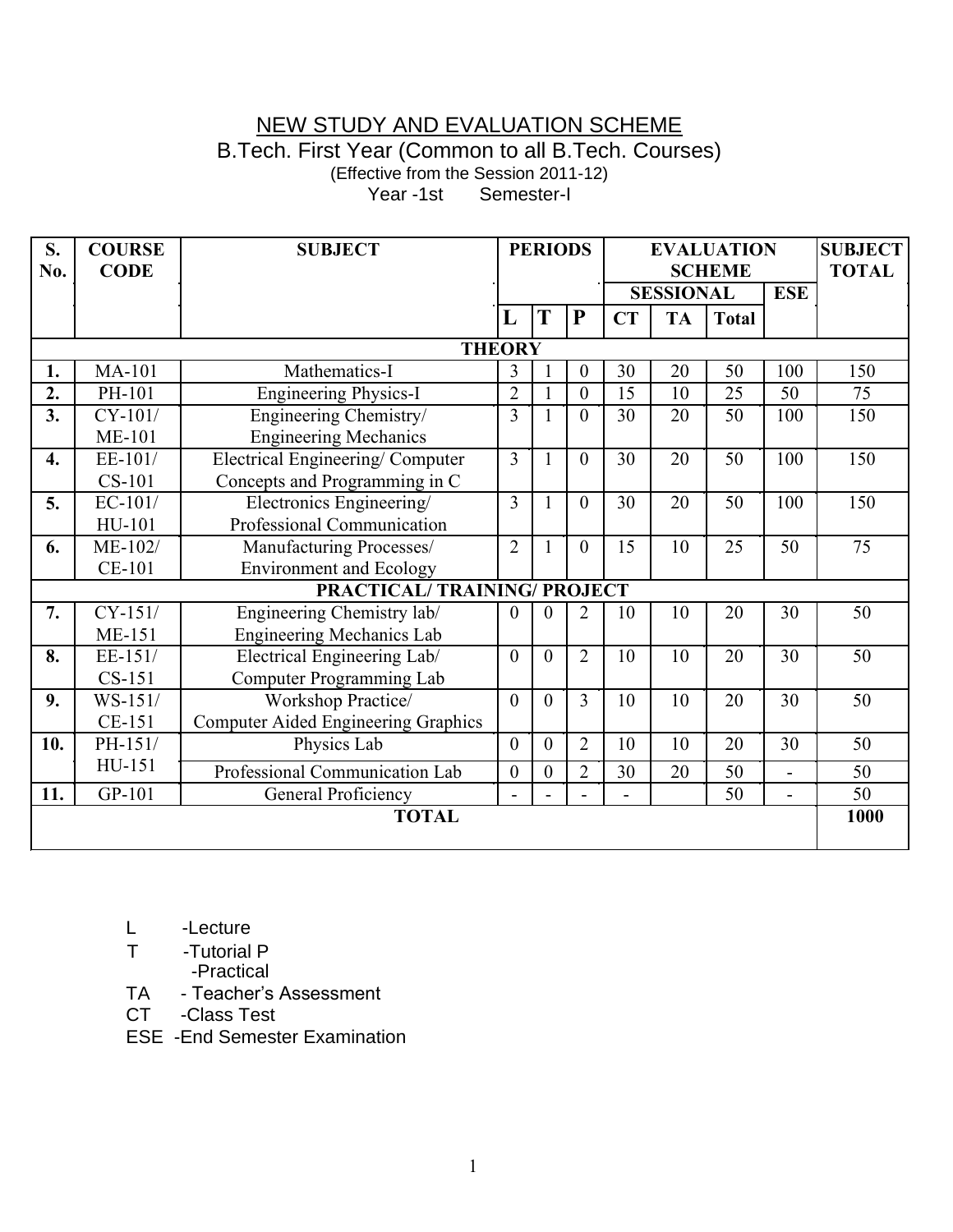### NEW STUDY AND EVALUATION SCHEME

B.Tech. First Year (Common to all B.Tech Courses)

(Effective from the Session 2011-12)

Year -1st Semester -II

| $\overline{\mathbf{S}}$ . | <b>COURSE</b>              | <b>SUBJECT</b>                           | <b>PERIODS</b> |                | <b>EVALUATION</b> |                  |                 |                 | <b>SUBJECT</b>  |                 |
|---------------------------|----------------------------|------------------------------------------|----------------|----------------|-------------------|------------------|-----------------|-----------------|-----------------|-----------------|
| No.                       | <b>CODE</b>                |                                          |                |                |                   | <b>SCHEME</b>    | <b>TOTAL</b>    |                 |                 |                 |
|                           |                            |                                          |                |                |                   | <b>SESSIONAL</b> |                 |                 | <b>ESE</b>      |                 |
|                           |                            |                                          | L              | T              | $\mathbf{P}$      | CT               | <b>TA</b>       | <b>Total</b>    |                 |                 |
|                           |                            |                                          |                |                |                   |                  |                 |                 |                 |                 |
|                           |                            | <b>THEORY</b>                            |                |                |                   |                  |                 |                 |                 |                 |
| 1.                        | <b>MA-201</b>              | Mathematics-II                           | 3              |                | $\theta$          | 30               | 20              | 50              | 100             | 150             |
| $\overline{2}$ .          | PH-201                     | <b>Engineering Physics-II</b>            | $\overline{2}$ | $\mathbf{1}$   | $\overline{0}$    | 15               | 10              | 25              | 50              | 75              |
| $\overline{3}$ .          | $ME-201/$                  | Engineering Mechanics/                   | 3              | $\mathbf{1}$   | $\theta$          | 30               | 20              | $\overline{50}$ | 100             | 150             |
|                           | CY-201                     | <b>Engineering Chemistry</b>             |                |                |                   |                  |                 |                 |                 |                 |
| 4.                        | $CS-201/$                  | <b>Computer Concepts and Programming</b> | $\overline{3}$ | $\mathbf{1}$   | $\overline{0}$    | $\overline{30}$  | $\overline{20}$ | $\overline{50}$ | 100             | 150             |
|                           | EE-201                     | in C/ Electrical Engineering             |                |                |                   |                  |                 |                 |                 |                 |
| 5.                        | HU-201/                    | Professional Communication/              | 3              | $\mathbf{1}$   | $\theta$          | 30               | 20              | $\overline{50}$ | 100             | 150             |
|                           | EC-201                     | <b>Electronics Engineering</b>           |                |                |                   |                  |                 |                 |                 |                 |
| 6.                        | $CE-201/$                  | Environment and Ecology/                 | $\overline{2}$ | $\mathbf{1}$   | $\theta$          | $\overline{15}$  | 10              | 25              | $\overline{50}$ | 75              |
|                           | <b>ME-202</b>              | <b>Manufacturing Processes</b>           |                |                |                   |                  |                 |                 |                 |                 |
|                           |                            |                                          |                |                |                   |                  |                 |                 |                 |                 |
|                           |                            | PRACTICAL/TRAINING/PROJECT               |                |                |                   |                  |                 |                 |                 |                 |
| 7.                        | $ME-251/$                  | Engineering Mechanics Lab/               | 0              | $\theta$       | $\overline{2}$    | 10               | 10              | 20              | 30              | 50              |
|                           | CY-251                     | Engineering Chemistry Lab                |                |                |                   |                  |                 |                 |                 |                 |
| 8.                        | $\overline{\text{CS-251}}$ | Computer Programming Lab/                | $\theta$       | $\theta$       | $\overline{2}$    | 10               | 10              | $\overline{20}$ | $\overline{30}$ | $\overline{50}$ |
|                           | EE-251                     | <b>Electrical Engineering Lab</b>        |                |                |                   |                  |                 |                 |                 |                 |
|                           |                            |                                          |                |                |                   |                  |                 |                 |                 |                 |
| 9.                        | $CE-251/$                  | Computer Aided Engineering Graphics/     | $\theta$       | $\theta$       | $\overline{3}$    | $\overline{10}$  | $\overline{10}$ | $\overline{20}$ | $\overline{30}$ | $\overline{50}$ |
|                           | <b>WS-251</b>              | <b>Workshop Practice</b>                 |                |                |                   |                  |                 |                 |                 |                 |
|                           |                            |                                          |                |                |                   |                  |                 |                 |                 |                 |
| 10.                       | $HU-251/$                  | Professional Communication Lab           | $\theta$       | $\mathbf{0}$   | $\overline{2}$    | 30               | $\overline{20}$ | $\overline{50}$ |                 | $\overline{50}$ |
|                           | PH-251                     | Physics Lab                              | $\mathbf{0}$   | $\overline{0}$ | $\overline{2}$    | 10               | 10              | 20              | 30              | 50              |
| 11.                       | GP-201                     | <b>General Proficiency</b>               |                |                |                   | $\overline{a}$   |                 | 50              |                 | 50              |
|                           | <b>TOTAL</b><br>1000       |                                          |                |                |                   |                  |                 |                 |                 |                 |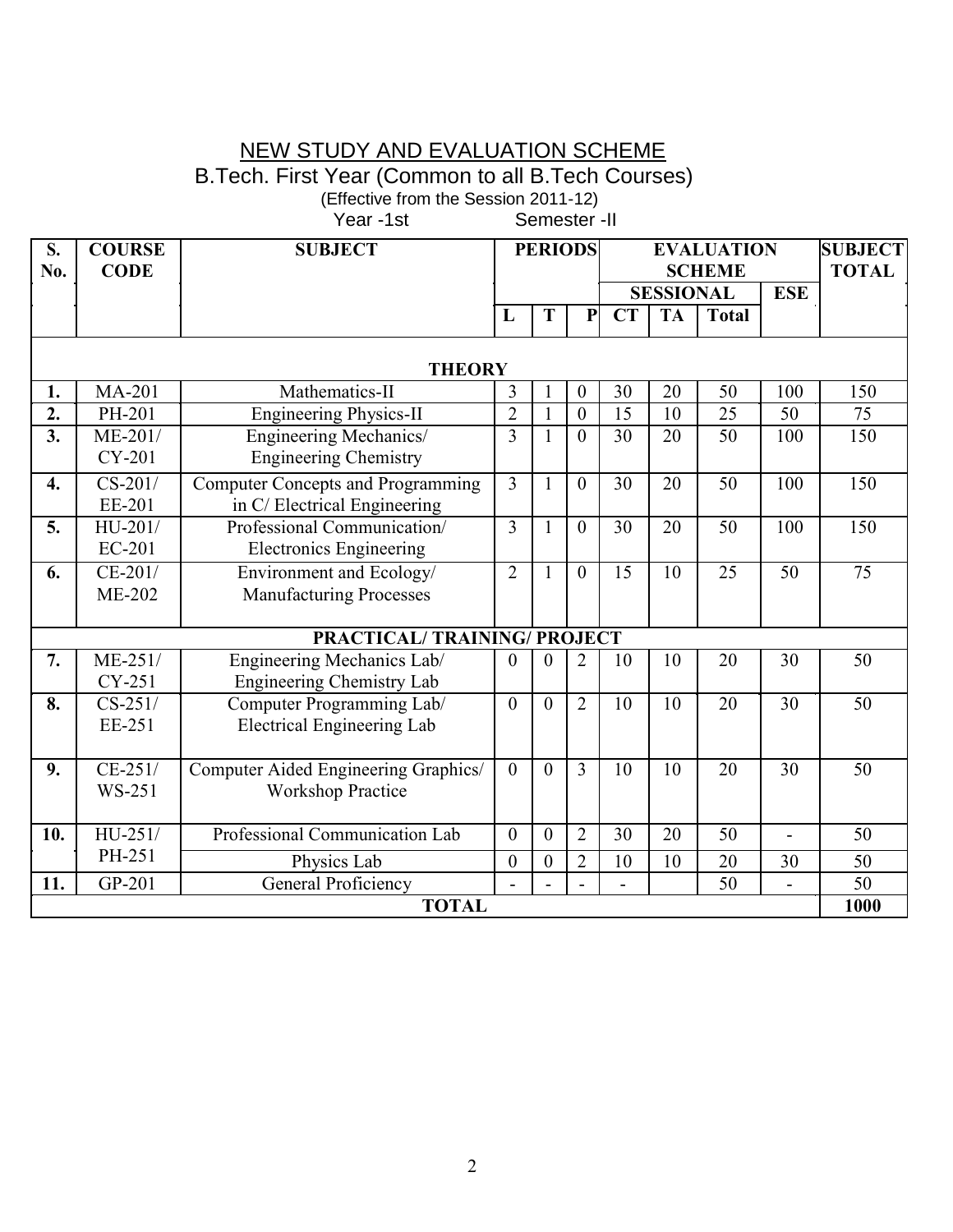#### THEORY SUBJECTS

#### MA-101: MATHEMATICS –I

L T P 3 1 0

#### Unit - I: Differential Calculus-I

Leibnitz theorem, Partial differentiation, Eulers theorem, Curve tracing, Change of variables, Expansion of function of several variables.

#### Unit – II: Differential Calculus-II

Jacobian, approximation of errors, Extrema of functions of several variables, Lagranges method of multipliers (Simple applications).

#### Unit – III: Matrices

Elementary row and column transformation, Rank of matrix, Linear dependence, consistency of linear system of equations and their solution, Characteristic equation, Caley-Hamition theorem, Eigen values and eigen vectors, Diagonalisation, Complex and unitary matrices, Application of matrices to engineering problems.

#### Unit – IV: Multiple Integrals

Double and triple integral, Change of order, Change of variables, Beta and Gamma functions, Application to area, volume, Dirichlet integral and applications.

#### Unit – V: Vector Calculus

Point function, Gradient, divergence and curl of a vector and their physical interpretations, Line, surface and volume integrals, Statement and problems of Green's, Stoke's and Gauss divergence theorems (without proof).

Test Books:

- 1. B.V.Ramana, Higher Engineering Mathmatics, Tata Mc Graw-Hill Publishing Company Ltd., 2008.
- 2. R.K.Jain & S.R.K.Iyenger, Advance Engineering Mathematics, Narosa Publishing House, 2002.

- 1. B.S.Grewal, Engineering Mathematics, Khanna Publishers, 2004.
- 2. B.S.Grewal, Higher Engineering Mathematics, Khanna Publishers, 2005.
- 3. E.Kreyszig, Advanced Engineering Mathematics, John Wiley & Sons, 2005.
- 4. C.Ray Wylie & Louis C. Barrett, Advanced Engineering Mathematics, Tata Mc Graw-Hill Publishing Company Ltd. 2003
- 5. Peter V. O'Neil, Advanced Engineering Mathematics, Thomson (Cengage) Learning, 2007.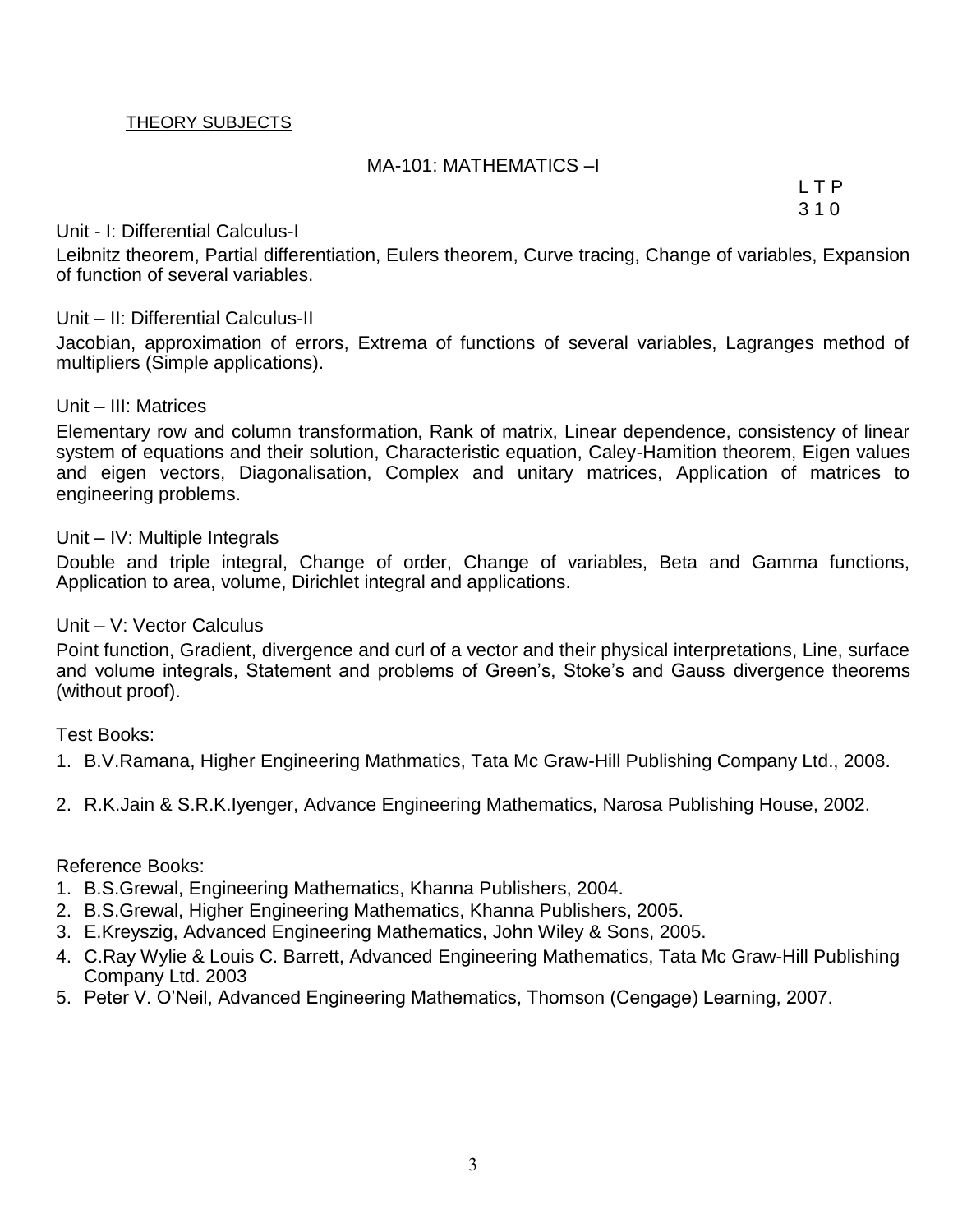PH-101: ENGINEERING PHYSICS-I

Inertial & non-inertial frames, Michelson- Morley experiment, Einsteins postulates. Lorentz

Variation of mass with velocity Mass energy equivalence. The mass of the state of the Mrs.

transformation equations. Length contraction & Time dilation, Addition of velocities;

Optics:<br>Interference- Interference of light, Biprism experiment, displacement of fringes, Interference in thin films- wedge shaped film, Newton's rings<br>Diffraction- Single, Double & N- Slit, Diffraction grating, Diffraction- Single, Double & N- Slit, Diffraction grating, Grating spectra, Rayleigh's criterion and resolving power of grating. The state of the state of the state of the state of the state of the state of the state of the state of the state of the state of the state of the state of the state of the state o

Unit -III

Unit – I

Unit - II

Relativistic Mechanics:

Polarization- Phenomena of double refraction, Nicol prism, Production and analysis of plane, circular and elliptical polarized light, Fresnel's theory of optical activity, Polarimeters. Laser: Spontaneous and stimulated emission of radiation, Einstein's Coefficients, construction and working of Ruby, He-Ne lasers and laser applications. 08 Hrs.

Unit – IV

Fiber Optics and Holography- Fundamental ideas about optical fiber, Types of fibers, Acceptance angle and cone, Numerical aperture, Propagation mechanism and communication in optical fiber. Attenuation, Signal loss in optical fiber and dispersion. Basic Principle of Holography, Construction and reconstruction of Image on hologram and applications of holography. The contraction of the contractions of holography.

Reference Books:

- 1. Concepts of Modern Physics  **Aurthur Beiser (Mc-Graw Hill)**
- 2. Introduction to Special theory of Relativity  **Robert Resnick (Wiley)**
- 
- 
- 
- 
- 
- 
- 3. Optics  **Ajoy Ghatak (TMH)** 
	- Brijlal & Subramanian (S. Chand )

L T P 2 1 0

- 4. Optical Fibre & Laser  $\overline{a}$  Anuradha De. (New Age )
- 5. Fundamental of Physics **Fig. 2018** Resnick, Halliday & Walker (Wiely )
- 6. Principles of Physics **Container and Container A.A.** Serway & J.W. Jewett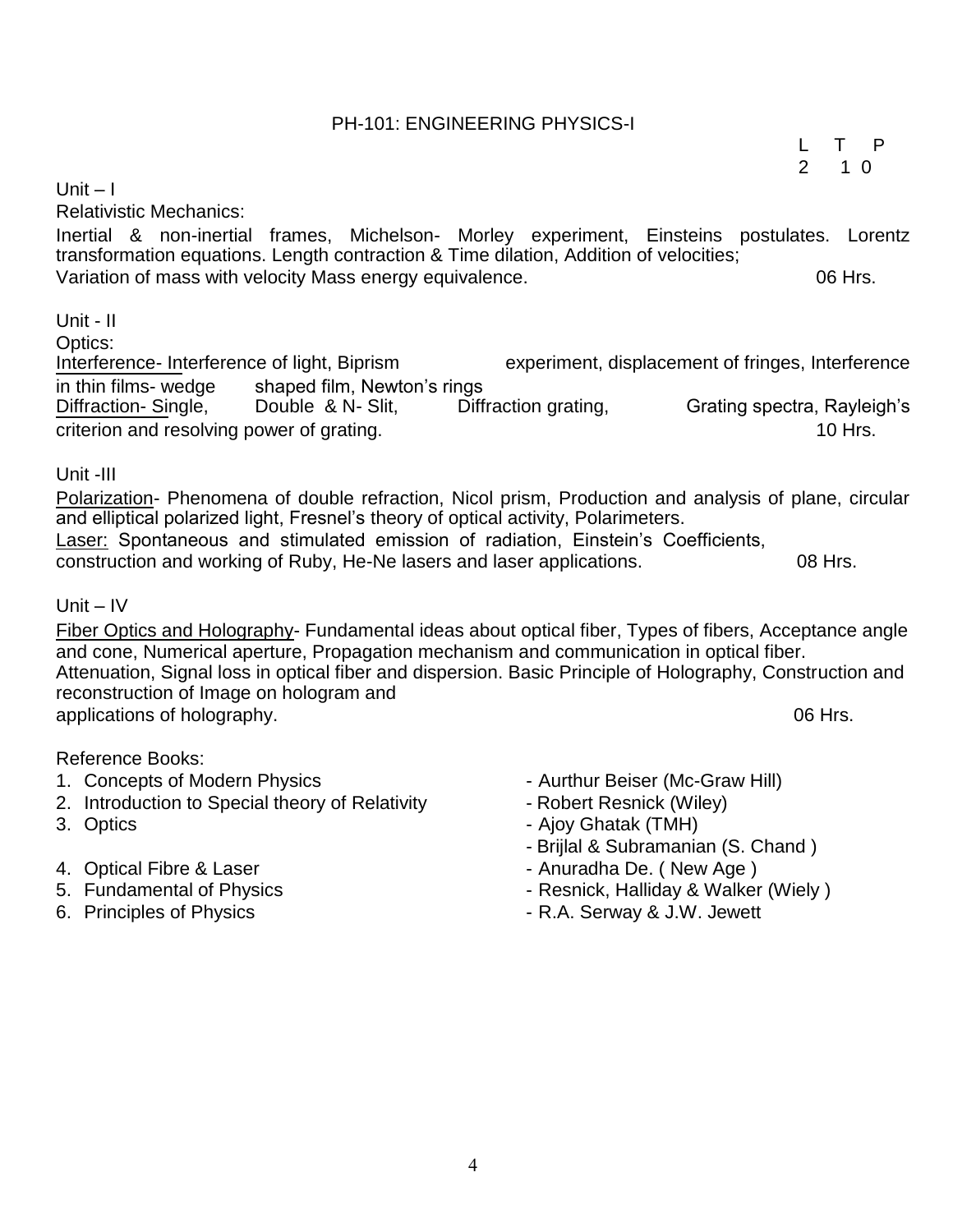#### CY-101/CY-201: ENGINEERING CHEMISTRY

L T P 3 1 0

#### UNIT-I CHEMICAL BONDING AND STATES OF MATTER

M.O. theory and its applications in diatonic molecules. Hydrogen bond, metallic bond and their applications. Various states of matter including liquid crystallite state, classification and applications of liquid crystals. Types of unit cell, space lattice (only cubes, Bragg's Law. Calculation and density of the unit cell, one and two dimensional solids such as graphite and its conduction properties. Fullerenes and their applications.

#### UNIT-II

#### REACTION KINETICS, PHASE RULE AND ELECTROCHEMISTRY

Order and molecularity of reactions, Zero order, first order and second order reactions. Integrated rate equations. Theories of reaction rates. Phase rule and its applications to one component system (water). Equilibrium potential, electrochemical cells, galvanic and concentration cells, electrochemical theory of corrosion and protection of corrosion. Fuel cells.

#### UNIT-III

#### STRUCTURAL AND MECHANISTIC CONCEPTS OF ORGANICS

Inductive, electromeric mesomeric and hyperconjugative effects. Stability of reaction intermediates e.g. carbocation and free radicals. Mechanism of nucleophilic substitutions. Mechanism of the following reactions:

- (i) Aldol condensation
- (ii) Cannizaro reaction
- (iii) Beckman rearrangement
- (iv) Hoffmann rearrangement and
- (v) Diels-Alder reaction.

E-Z nomenclature, R.S. configuration, optical isomerism, chirality and its implications, conformations of butene.

#### UNIT-IV

#### POLYMERS AND ORGANOMETALLICS

Polymerization and its classification. Thermoplastic and Thermosetting resins. Eleastomers and synthetic fibres. Ion exchange resins. Organic conducting and biodegradable polymers. Classification and general methods of synthesis of organics and their applications in polymerizations and catalysis.

#### UNIT-V

#### ANALYTICAL METHODS AND FUELS

Titrimetric analysis with reference to acid-base, redox, precipitations and complexometric titrations. Elementary ideas and simple applications of u.v., visible, infra-red and HNMR spectral techniques. Water treatment methods for boiler feed water by calgon process,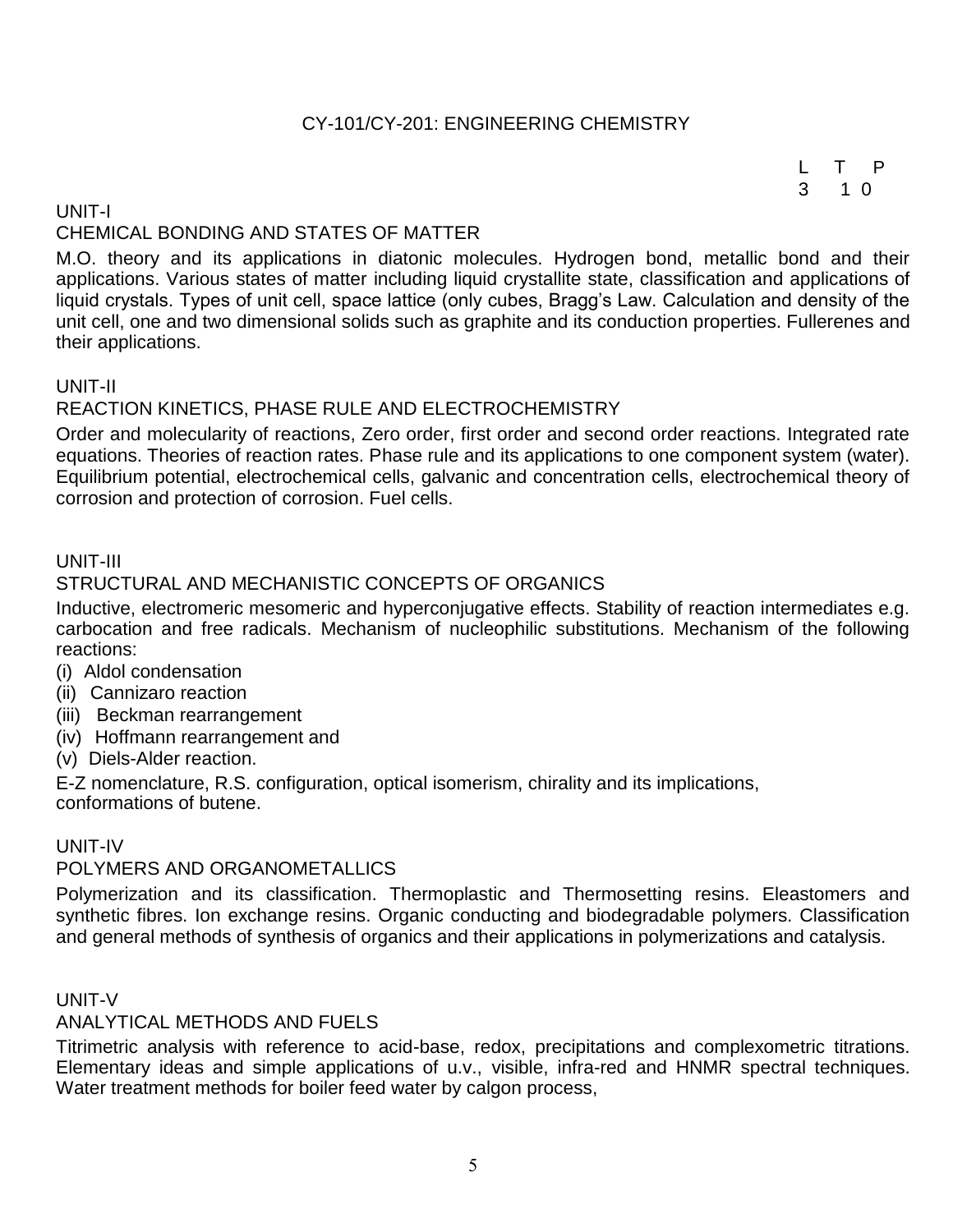zeolites and ion-exchange Classification of fuels. Analysis of coal, determination of colorific values. Biomass and biogas.

Text Books:

- 1. Advanced Inorganic Chemistry, by Cotton, F.A., Wilkinson G., Murrillo, C.A. and Bochmann, Wiley, ehichester, 1999.
- 2. March's Advanced Organic Chemistry : Reactions, Mechanisms and Structure Smith, Michael B./March, Jerry, John Willey & sons, 6<sup>th</sup> Edition, 2007.
- 3. Elements of Physical Chemistry, Glasstonne, Samuel B. ELBS, 2005.
- 4. Organic Chemistry, Finar, I.L. : Addision Wesley Longman, Limited, 2004.

- 1. Text Book of Polymer Science by F.W. Billmeyer, John Wiley & sons, 1994.
- 2. Liquid Crystals and Plastic Crystals, vol.-I, edited by G.W. Gray and P.A. Winsor, Ellis Harwood Series in Physical Chemistry, New York.
- 3. Corrosion Engineering by M.G. Fontana McGraw Hill Publications.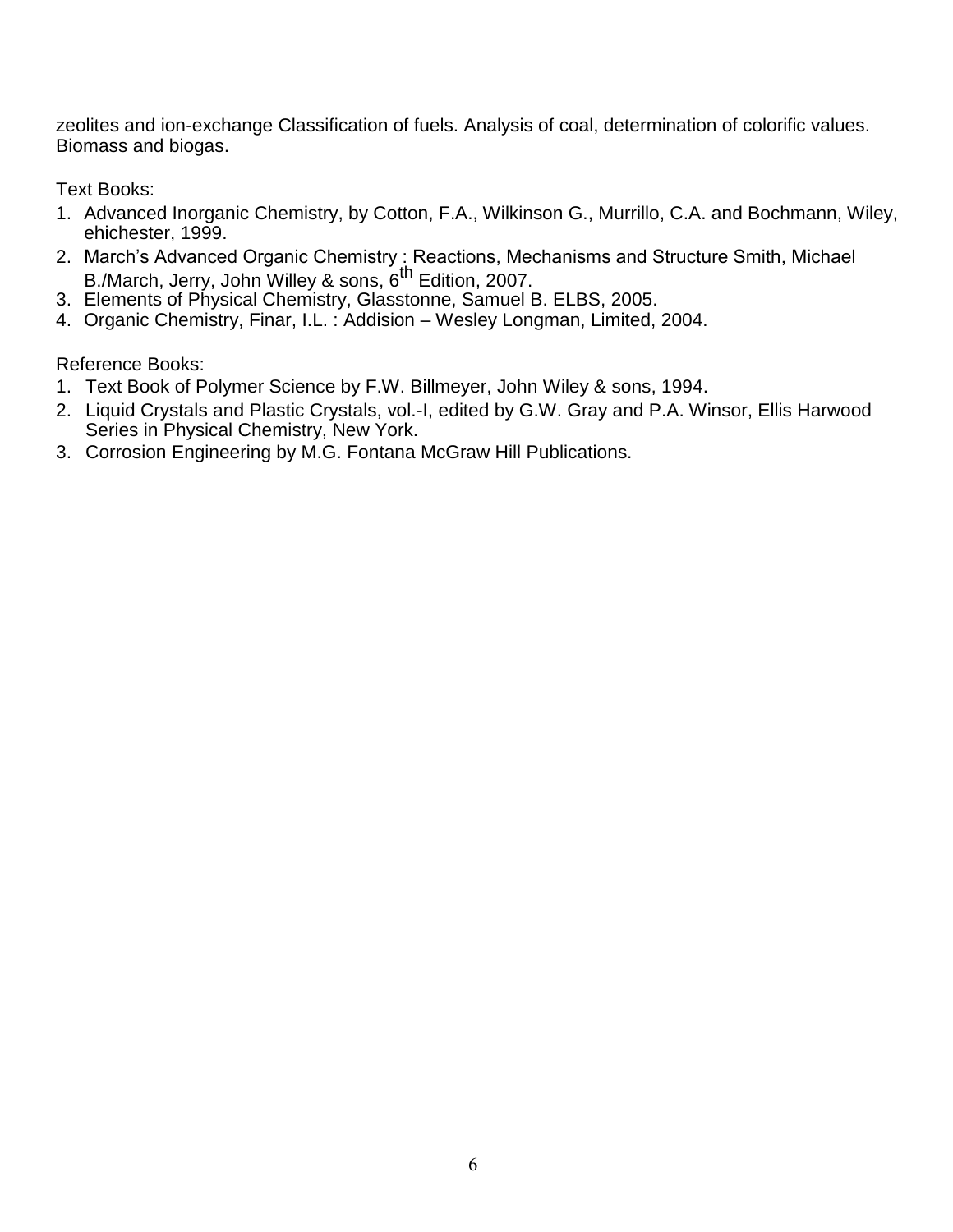#### ME-101 /ME- 201: ENGINEERING MECHANICS

L T P 3 1 0

#### UNIT- I

Two Dimensional Force Systems: Basic concepts, Laws of motion, Principle of Transmissibility of forces, Transfer of a force to parallel position , Resultant of a force system, Simplest Resultant of Two dimensional concurrent and Non-concurrent Force systems, Distributed force system, Free body diagrams, Equilibrium and Equations of Equilibrium, Applications.

Friction: Introduction, Laws of Coulomb Friction, Equilibrium of Bodies involving Dry-friction, Belt friction, Application.

#### UNIT- II

Beam: Introduction, Shear force and Bending Moment, Differential Equations for Equilibrium, Shear force and Bending Moment Diagrams for Statically Determinate Beams. Trusses: Introduction, Simple Truss and Solution of Simple truss, Method f Joints and Method of Sections.

#### UNIT- III

Centroid and Moment of Inertia: Centroid of plane, curve, area, volume and composite bodies, Moment of inertia of plane area, Parallel Axes Theorem, Perpendicular axes theorems, Principal Moment Inertia, Mass Moment of Inertia of Circular Ring, Disc, Cylinder, Sphere and Cone about their Axis of Symmetry.

#### UNIT- IV

Kinematics of Rigid Body: Introduction, Plane Motion of Rigid Body, Velocity and Acceleration under Translation and Rotational Motion, Relative Velocity.

Kinetics of Rigid Body: Introduction, Force, Mass and Acceleration, Work and Energy, Impulse and Momentum, D'Alembert's Principles and Dynamic Equilibrium.

#### UNIT V

Simple Stress and Strain: Introduction, Normal and Shear stresses, Stress- Strain Diagrams for ductile and brittle material, Elastic Constants, One Dimensional Loading of members of varying cross-sections, Strain energy.

Pure Bending of Beams: Introduction, Simple Bending Theory, Stress in beams of different cross sections.

Torsion: Introduction, Torsion of shafts of circular section, torque and twist, shear stress due to torque.

Text Books:

- 1. Engineering Mechanics by Irving H. Shames, Prentice-Hall
- 2. Mechanics of Solids by Abdul Mubeen, Pearson Education Asia.
- 3. Mechanics of Materials by E.P.Popov, Prentice Hall of India Private Limited.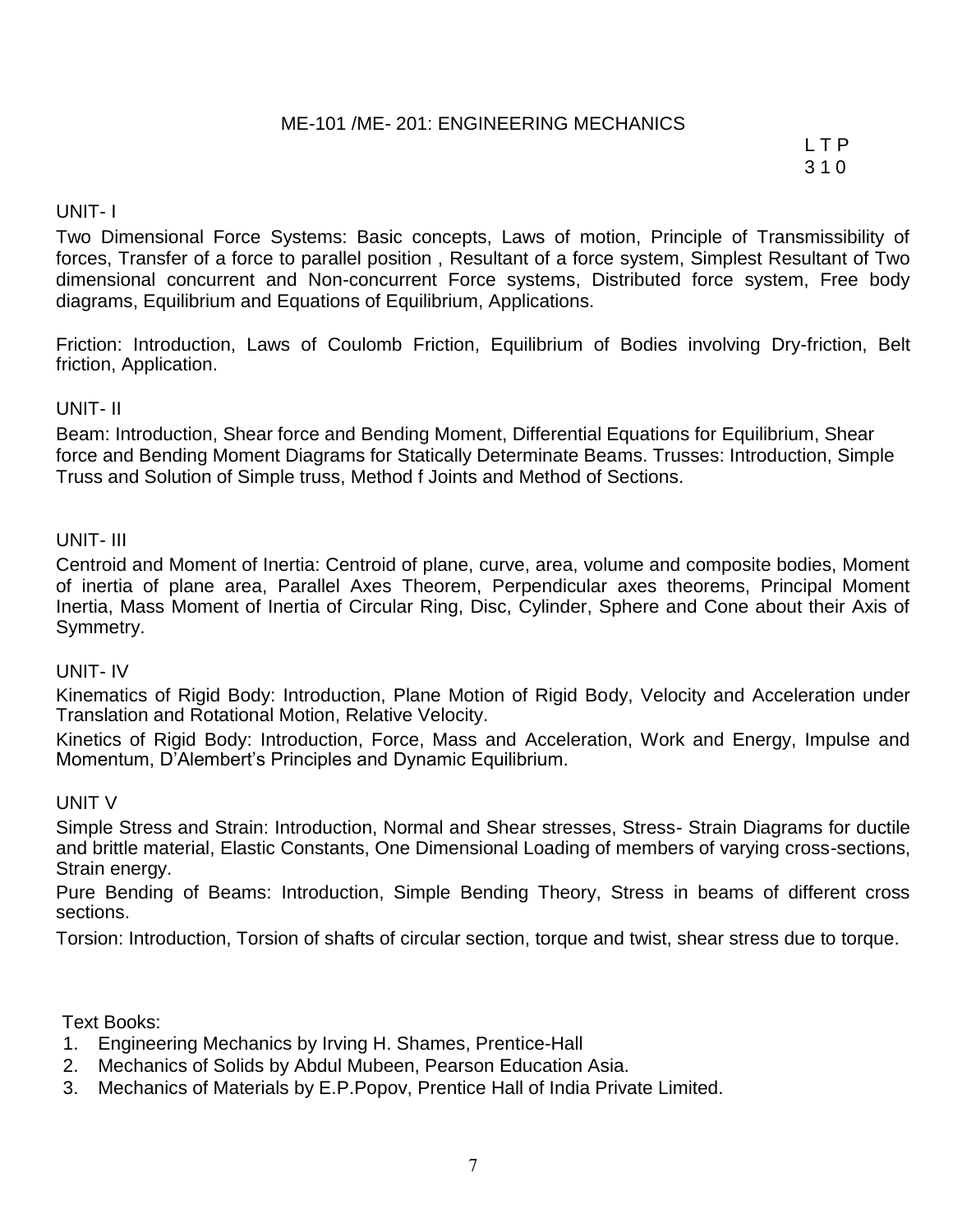#### EE-101/EE-201: ELECTRICAL ENGINEERING

L T P 3 1 0

#### UNIT-I

D C Circuit Analysis and Network Theorems: Circuit Concepts: Concepts of network, Active and passive elements, voltage and current sources, concept of linearity and linear network, unilateral and bilateral elements, R, L and C as linear elements, source transformation.

Kirchhoff's laws; loop and nodal methods of analysis; star-delta transformation; Network Theorems: Superposition Theorem, Thevenin's Theorem, Norton's Theorem, Maximum Power Transfer Theorem (simple numerical problems).

#### UNIT-II

Steady- State Analysis of Single Phase AC Circuits: AC Fundamentals: Sinusoidal, square and triangular waveforms – average and effective values, form and peak factors, concept of phasors, phasor representation of sinusoidally varying voltage and current. Analysis of series, parallel and series-parallel RLC Circuits: apparent, active & reactive powers, power factor, causes and problems of low powerfactor, powerfactor improvement; resonance in series and parallel circuits, bandwidth and quality factor (simple numerical problems).

#### UNIT-III

Three Phase AC Circuits: Three phase system-its necessity and advantages, meaning of phase sequence, star and delta connections, balanced supply and balanced load, line and phase voltage/current relations, three-phase power and its measurement (simple numerical problems).

Measuring Instruments: Types of instruments, construction and working principles of PMMC and moving iron type voltmeters & ammeters, single phase dynamometer wattmeter and induction type energy meter, use of shunts and multipliers (simple numerical problems on energy meter, shunts and multipliers).

#### UNIT-IV

Introduction to Power System: General layout of electrical power system and functions of its elements, standard transmission and distribution voltages, concept of grid (elementary treatment only).

Magnetic Circuit: Magnetic circuit concepts, analogy between electric & magnetic circuits, magnetic circuits with DC and AC excitations, magnetic leakage, B-H curve, hysteresis and eddy current losses, magnetic circuit calculations, mutual coupling. Single Phase Transformer: Principle of operation, construction, e .m. f. equation, equivalent circuit, power losses, efficiency (simple numerical problems), introduction to auto transformer.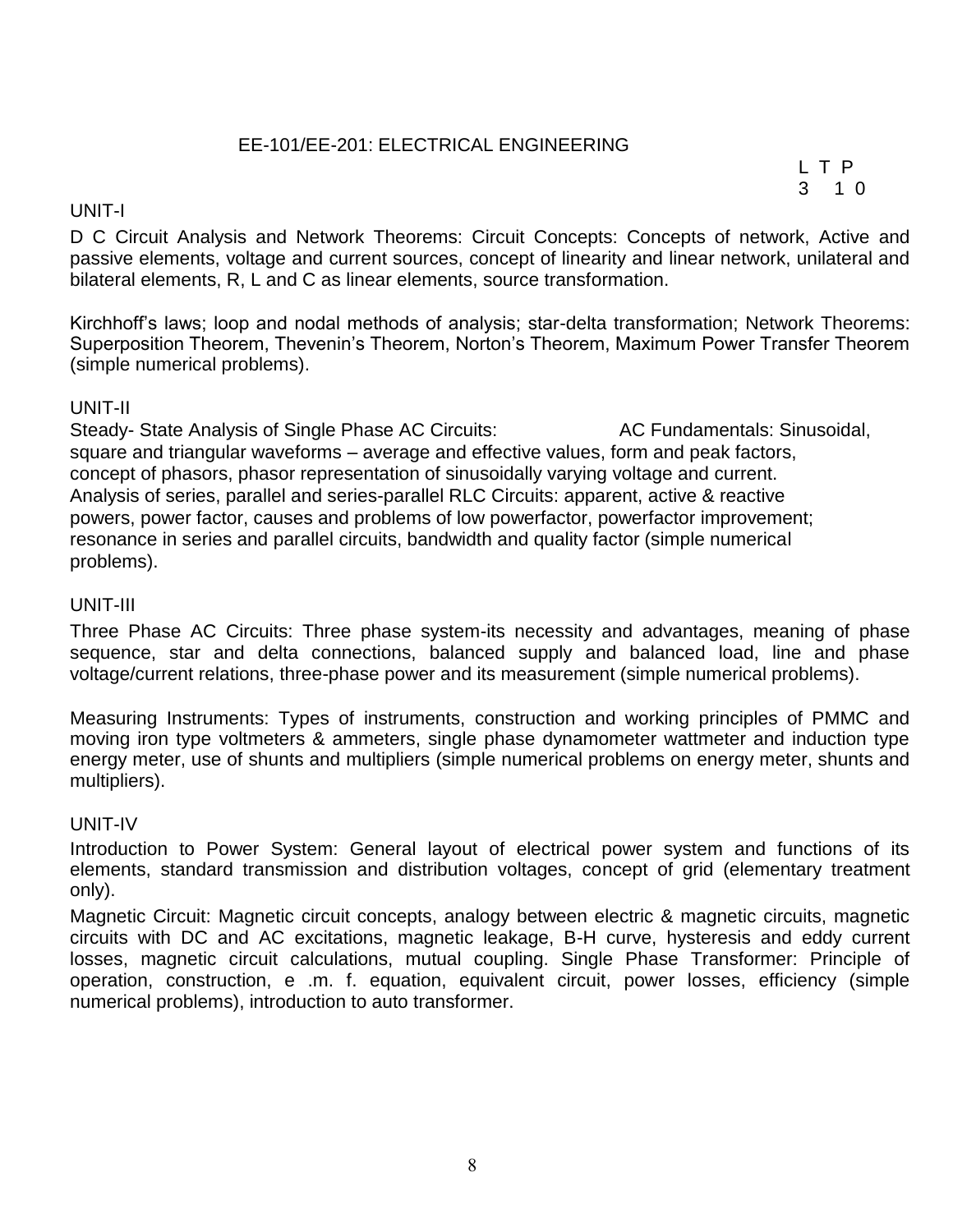#### UNIT-V

Electrical Machines: Principles of electro mechanical energy conversion, DC machines: types, e. m. f. equation of generator and torque equation of motor, characteristics and applications of dc motors (simple numerical problems).

Three Phase Induction Motor: types, Principle of operation, slip-torque characteristics, applications (numerical problems related to slip only).

Single Phase Induction motor: Principle of operation and introduction to methods of starting, applications.

Three Phase Synchronous Machines: Principle of operation of alternator and synchronous motor and their applications.

Text Books:

- 1. V. Del Toro, " Principles of Electrical Engineering" Prentice Hall International
- 2. I.J. Nagarath, " Basic Electrical Engineering" Tata McGraw Hill
- 3. D.E. Fitzgerald & A. Grabel Higginbotham, " Basic Electrical Engineering Mc- Graw Hill

- 1. Edward Hughes," Electrical Technology" Longman
- 2. T.K. Nagsarkar & M.S. Sukhija, " Basic Electrical Engineering" Oxford University Press.
- 3. H. Cotton, " Advanced Electrical Technology" Wheeler Publishing
- 4. W.H. Hayt & J.E. Kennely, " Engineering Circuit Analysis" Mc Graw Hill.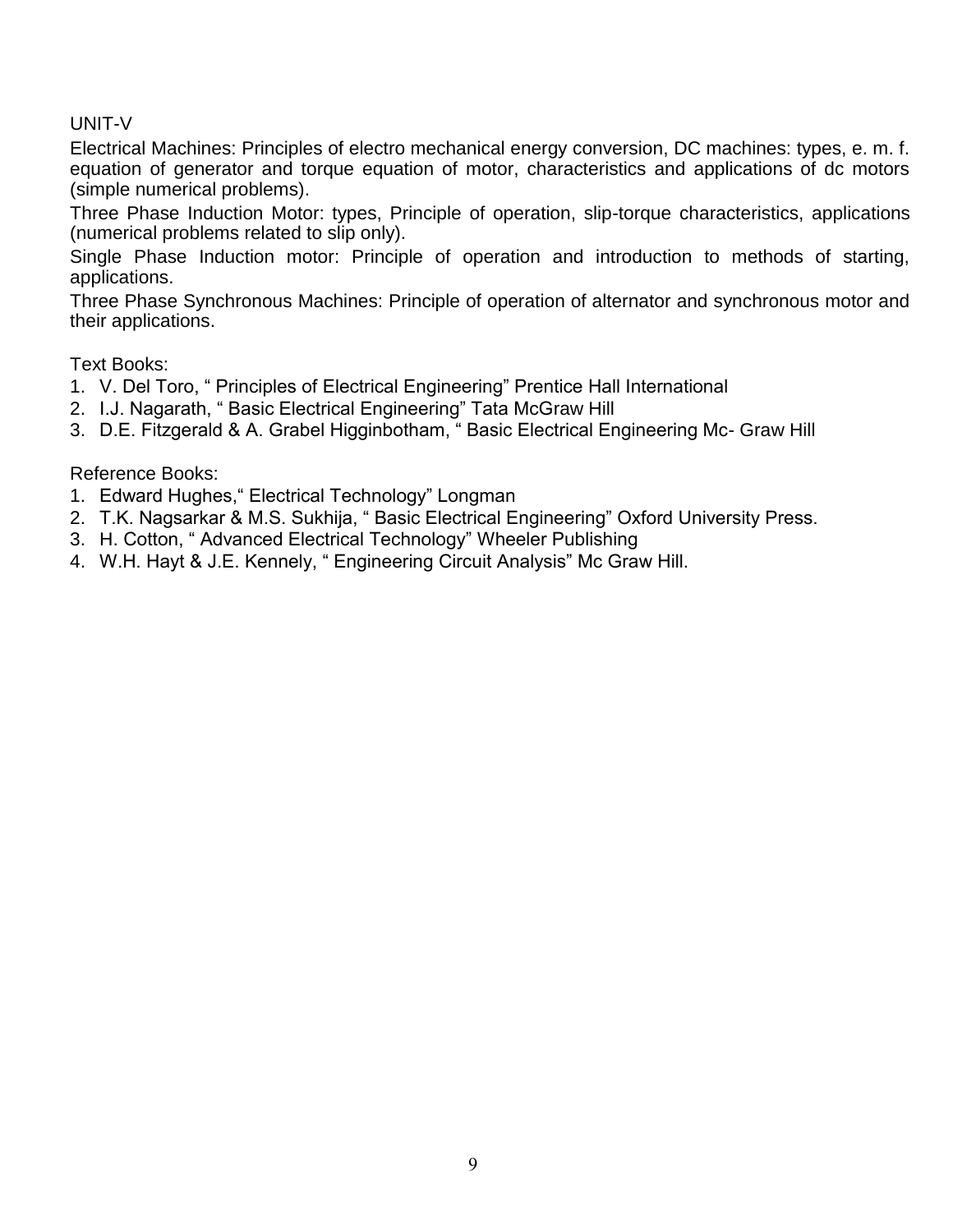#### CS-101/CS-201: COMPUTER CONCEPTS AND PROGRAMMING IN C

L T P 3 1 0

#### UNIT -I

Introduction to any Operating System [Unix, Linux, Windows], Programming Environment, Write and Execute the first program, Introduction to the Digital Computer; Concept of an algorithm; termination and correctness.

Algorithms to programs: specification, top-down development and stepwise refinement. Introduction to Programming, Use of high level programming language for the systematic development of programs. Introduction to the design and implementation of correct, efficient and maintainable programs, Structured Programming, Trace an algorithm to depict the logic, Number Systems and conversion methods

#### UNIT -II

Standard I/O in "C", Fundamental Data Types and Storage Classes: Character types, Integer, short, long, unsigned, single and double-precision floating point, storage classes, automatic, register, static and external, Operators and Expressions: Using numeric and relational operators, mixed operands and type conversion, Logical operators, Bit operations, Operator precedence and associativity.

#### UNIT-III

Conditional Program Execution: Applying if and switch statements, nesting if and else, restrictions on switch values, use of break and default with switch, Program Loops and Iteration: Uses of while, do and for loops, multiple loop variables, assignment operators, using break and continue, Modular Programming: Passing arguments by value, scope rules and global variables, separate compilation, and linkage, building your own modules.

#### UNIT-IV

Arrays: Array notation and representation, manipulating array elements, using multidimensional arrays, arrays of unknown or varying size, Structures: Purpose and usage of structures, declaring structures, assigning of structures, Pointers to Objects: Pointer and address arithmetic, pointer operations and declarations, using pointers as function arguments, Dynamic memory allocation, defining and using stacks and linked lists.

#### UNIT-V

Sequential search, Sorting arrays, Strings, Text files, The Standard C Preprocessor: Defining and calling macros, utilizing conditional compilation, passing values to the compiler, The Standard C Library: Input/Output : fopen, fread, etc, string handling functions, Math functions : log, sin, alike Other Standard C functions.

Text Books:

- 1. Problem Solving and Program Design in C, by Jeri R. Hanly, Elliot B. Koffman, Pearson Addison-Wesley, 2006.
- 2. Computer Science- A Structured Programming Approach Using C, by Behrouz A.

Forouzan, Richard F. Gilberg, Thomson, Third Edition [India Edition], 2007.

3.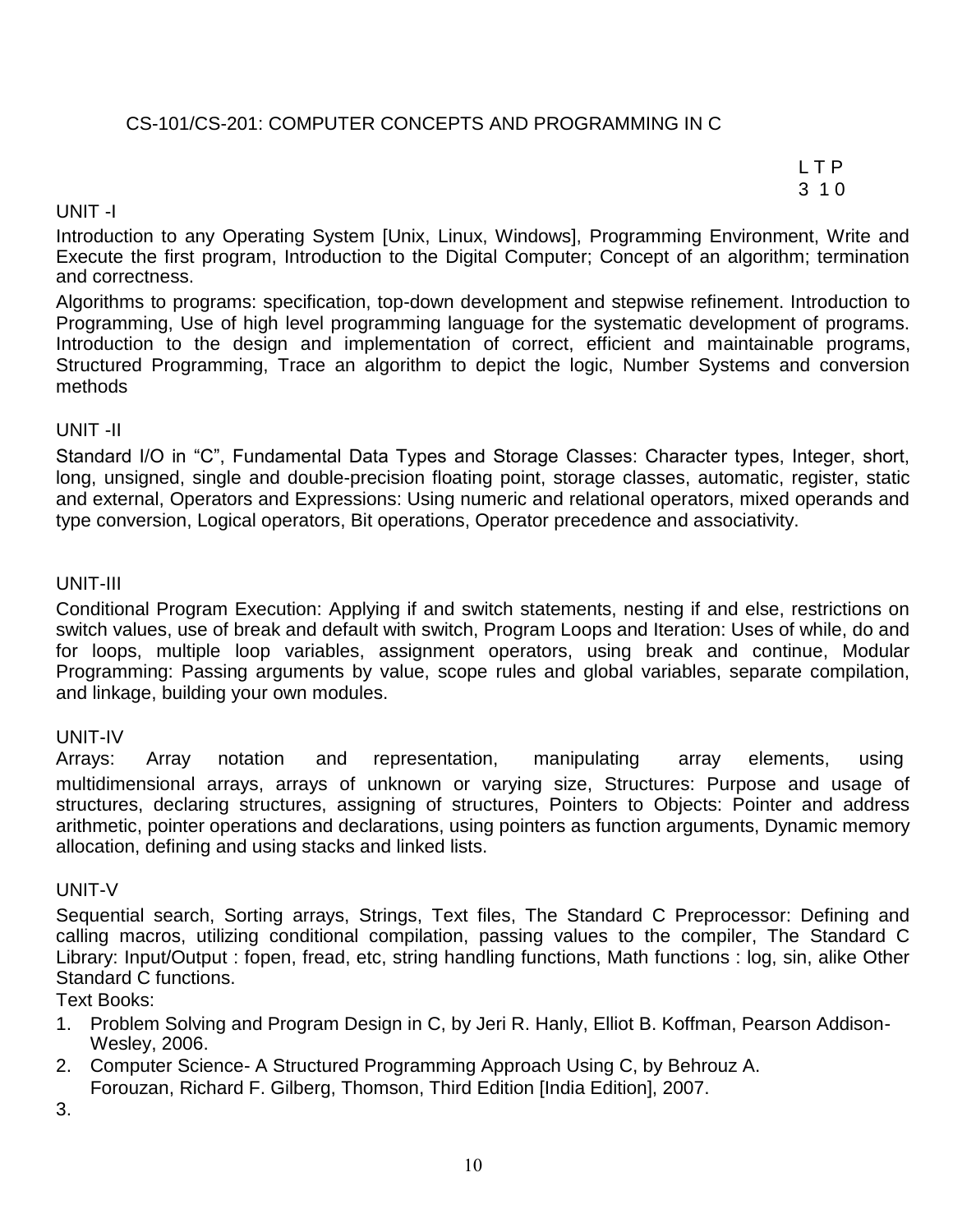## EC-101/EC-201: ELECTRONICS ENGINEERING

L T P 3 1 0

#### Unit – I

Semiconductor Diodes and Applications:

p-n junction, depletion layer, v-i characteristics, ideal and practical, diode resistance, capacitance, diode ratings (average current, repetitive peak current, peak-inverse voltage), p-n junction as rectifiers (half wave and full wave), filter (Shunt capacitor filter), calculation of ripple factor and load regulation, clippling circuits, clamping circuits, voltage multipliers Breakdown diodes:

Breakdown mechanism (zener and avalanche), kdown characteristics, zener resistance, zener diode ratings, zener diode application as shunt regulator 10 hrs

Unit  $-$  II

Bipolar Junction Transistor (BJT):

Basic construction, transistor action, CB, CE and CC configurations, input/ output characteristics, biasing of transistors, fixed bias, emitter bias, potential divider bias, comparison of biasing circuits, graphical analysis of CE amplifier, concept of voltage gain, current gain, h-parameter model (low freq), computation of Ai, Av, Ri, Ro of single transistor CE amplifier configuration 8 hrs

 $Unit - III$ 

Field Effect Transistor (FET):

JFET: Basic construction, principle of working, concept of pinch-off, maximum drain saturation current, input and transfer characteristics, characteristic equation, CG, CS and CD configurations, fixed and self biasing of JFET amplifier

MOSFET: depletion and enhancement type MOSFET- construction, operation and characteristics

Operational Amplifier (Op-Amp): concept of ideal operational amplifier, ideal and practical Op-Amp parameters, inverting, non-inverting and unity gain configurations, applications of Op-Amp as adders, difference amplifiers, integrators and differentiator 10 hrs

Unit – IV

Switching Theory and Logic Design (STLD):

Number system, conversion of bases (decimal, binary, octal and hexadecimal numbers) addition and subtraction, fractional numbers, BCD numbers, Boolean algebra, logic gates, concept of universal gates, canonical forms, minimization using K-map (don't care conditions) 7 hrs

Unit  $- V$ 

Electronics Instruments:

Working principle of digital voltmeter, digital multimeter (block diagram approach), CRO (its working with block diagram), measurement of voltage, current, phase and frequency using CRO 5 hrs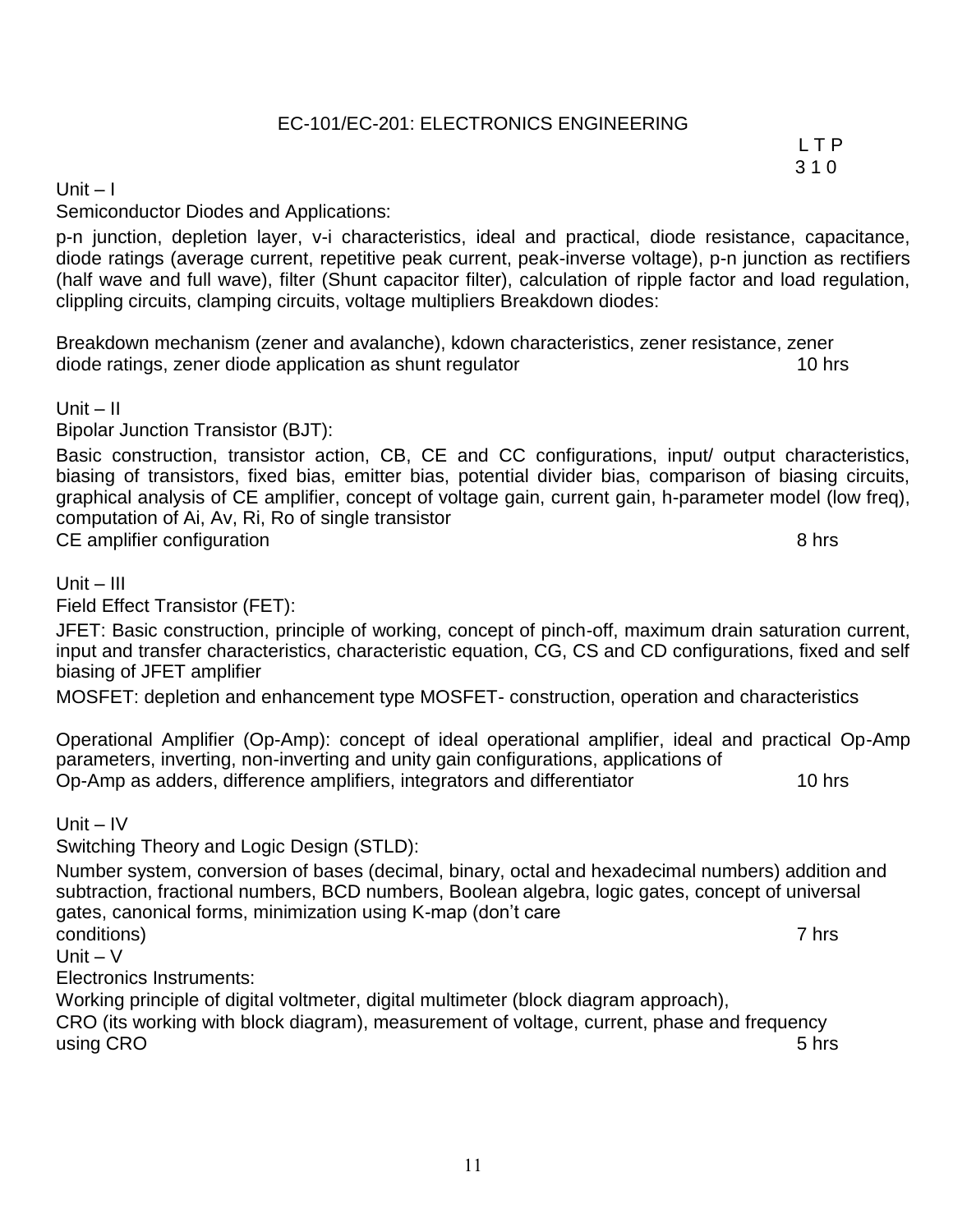Text Books:

- 1. Robert L. Boylestad/ Louis Nashelsky "Electronic Devices and Circuit Theory", 9<sup>th</sup> Edition, Pearson Education 2007
- 2. Devid A. Bell "Electronic Devices and Circuits", 5<sup>th</sup> Edition, OXFORD University Press 2008
- 3. Jacob Millman/ Christos C. Halkias/ Satyabrata Jit "Electronics Devices and Circuits", 3<sup>rd</sup> Edition, TMH 2008
- 4. Morris Mano "Digital Computer Design", PHI 2003
- 5. H.S. Kalsi "Electronic Instrumentation", 2nd Edition, TMH 2007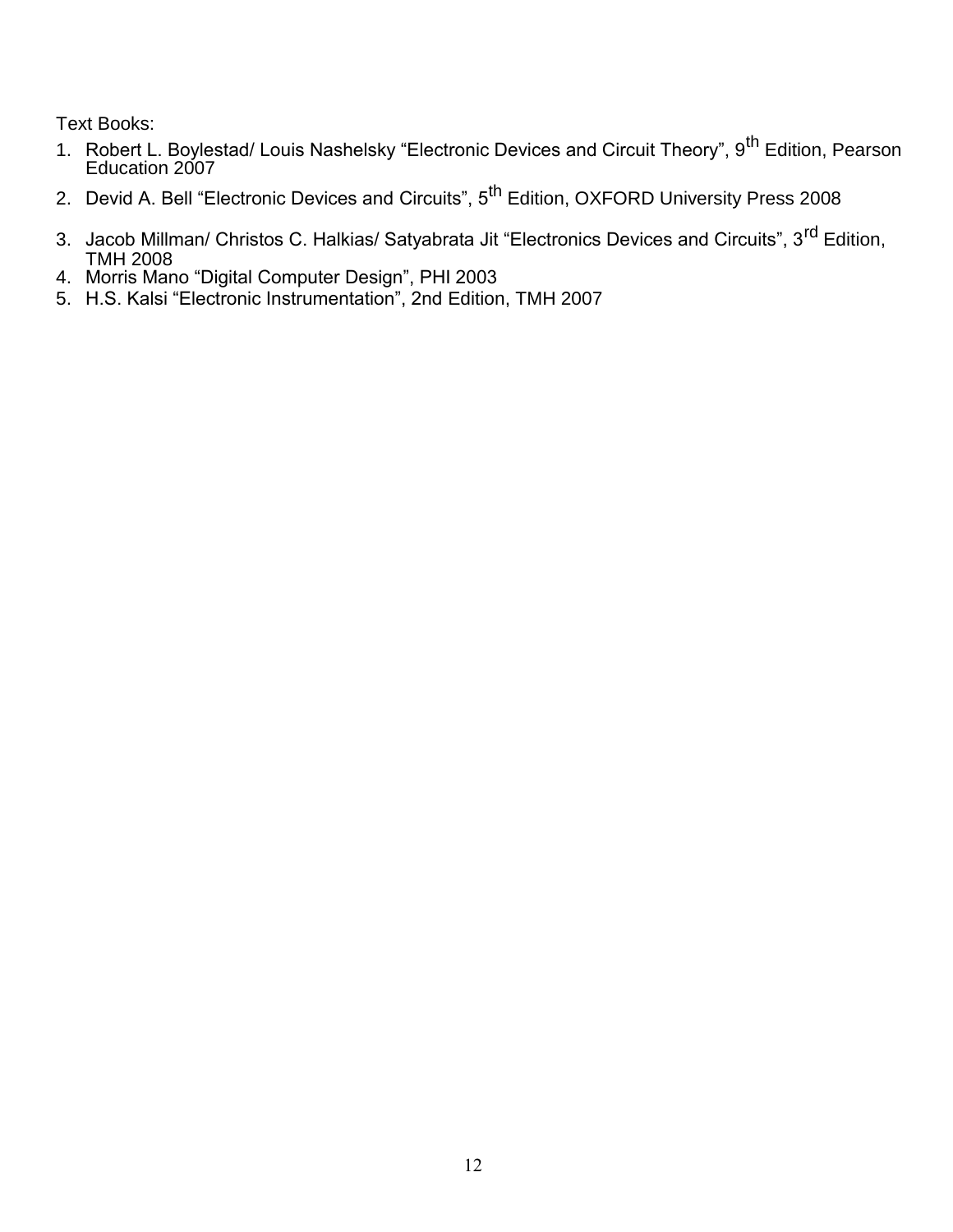#### HU-101/HU-201 : PROFESSIONAL COMMUNICATION

#### Unit –I

Basics of Technical Communication

Technical Communication: features; Distinction between General and Technical communication; Language as a tool of communication; Levels of communication: Interpersonal, Organizational, Mass communication; The flow of Communication: Downward, Upward, Lateral or Horizontal (Peer group); Importance of technical communication; Barriers to Communication. **5** hrs

#### Unit - II

Constituents of Technical Written Communication Words and Phrases: Word formation. Synonyms and Antonyms; Homophones; Select vocabulary of about 500-1000 New words; Requisites of Sentence Construction: Paragraph Development: Techniques and Methods -Inductive, Deductive, Spatial, Linear, Chronological etc; The Art of Condensation- various steps. **8 hrs** 8 hrs

Unit - III

Forms of Technical Communication

Business Letters: Sales and Credit letters; Letter of Enquiry; Letter of Quotation, Order,

Claim and Adjustment Letters; Job application and Resumes. Official Letters: D.O. Letters; Govt. Letters, Letters to Authorities etc. Reports: Types; Significance; Structure, Style & Writing of Reports. Technical Proposal; Parts; Types; Writing of Proposal; Significance. Technical Paper, Project. Dissertation and Thesis Writing: Features, Methods & Writing.

Unit - IV

Presentation Strategies

Defining Purpose; Audience & Locale; Organizing Contents; Preparing Outline; Audio-visual Aids; Nuances of Delivery; Body Language; Space; Setting Nuances of Voice Dynamics; Time-Dimension. 7 hrs

#### Unit - V

Value- Based Text Readings

Following essays form the suggested text book with emphasis on Mechanics of writing,

- (i) The Aims of Science and the Humanities by M.E. Prior
- (ii) The Language of Literature and Science by A.Huxley
- (iii) Man and Nature by J.Bronowski
- (iv) The Mother of the Sciences by A.J.Bahm
- (v) Science and Survival by Barry Commoner
- (vi) Humanistic and Scientific Approaches to Human Activity by Moody E. Prior

(vii) The Effect of Scientific Temper on Man by Bertrand Russell. 10 hrs

10 hrs

L T P 3 1 0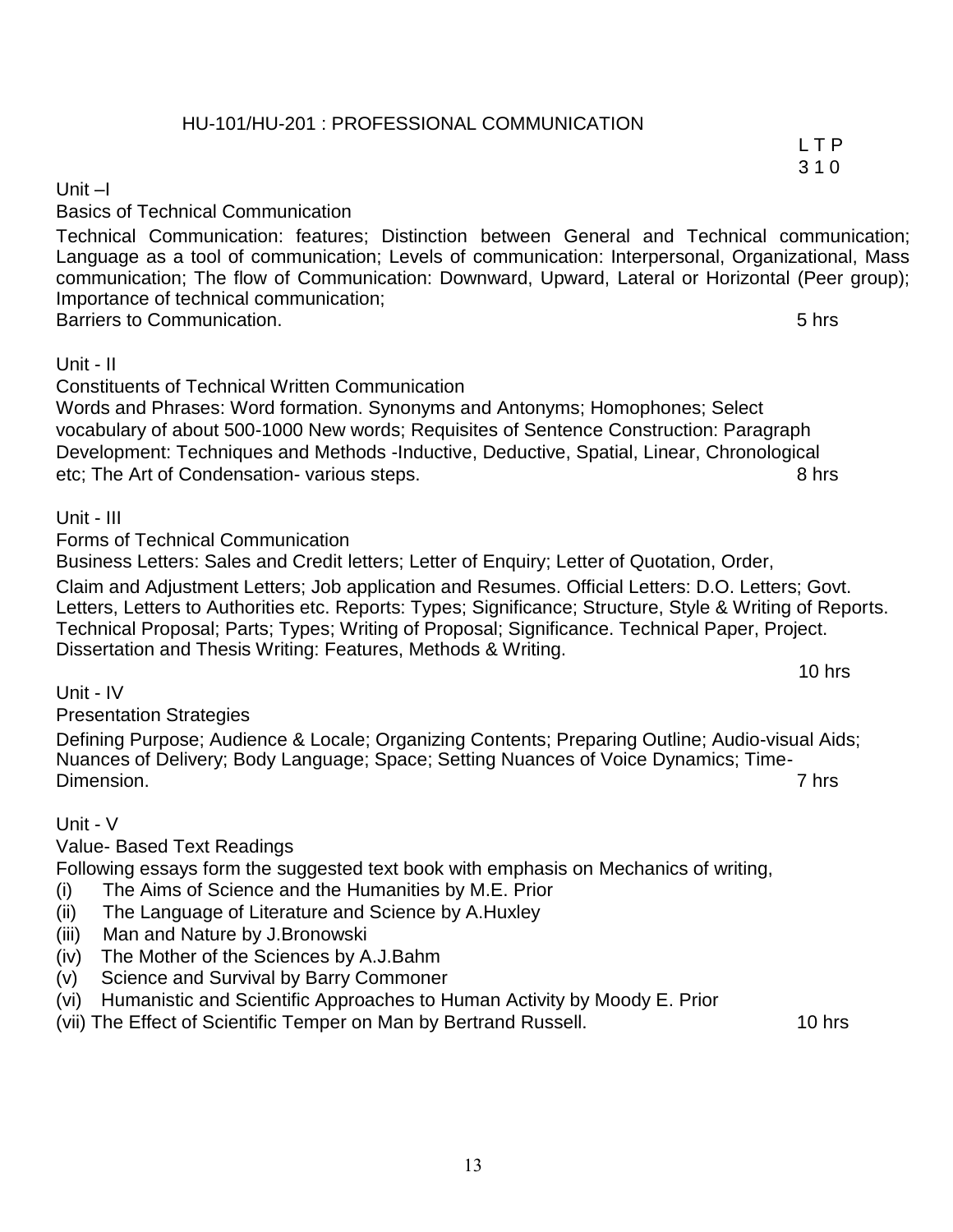Text Books:

- 1. Improve Your Writing ed. V.N. Arora and Laxmi Chandra, Oxford Univ. Press, New Delhi .
- 2. Technical Communication Principles and Practices by Meenakshi Raman & Sangeeta Sharma, Oxford Univ. Press 2007, New Delhi.

- 1. Effective Technical Communication by Barun K. Mitra, Oxford Univ. Press, 2006, New Delhi
- 2. Business Correspondence and Report Writing by Prof. R.C. Sharma & Krishna Mohan, Tata McGraw Hill & Co. Ltd., New Delhi.
- 3. How to Build Better Vocabulary by M.Rosen Blum, Bloomsbury Pub. London.
- 4. Word Power Made Easy by Norman Lewis, W.R.Goyal Pub. & Distributors; Delhi.
- 5. Developing Communication Skills by Krishna Mohan, Meera Banerji- Macmillan India Ltd. Delhi.
- 6. Manual of Practical Communication by L.U.B. Pandey & R.P. Singh; A.I.T.B.S. Publications India Ltd.; Krishan Nagar, Delhi.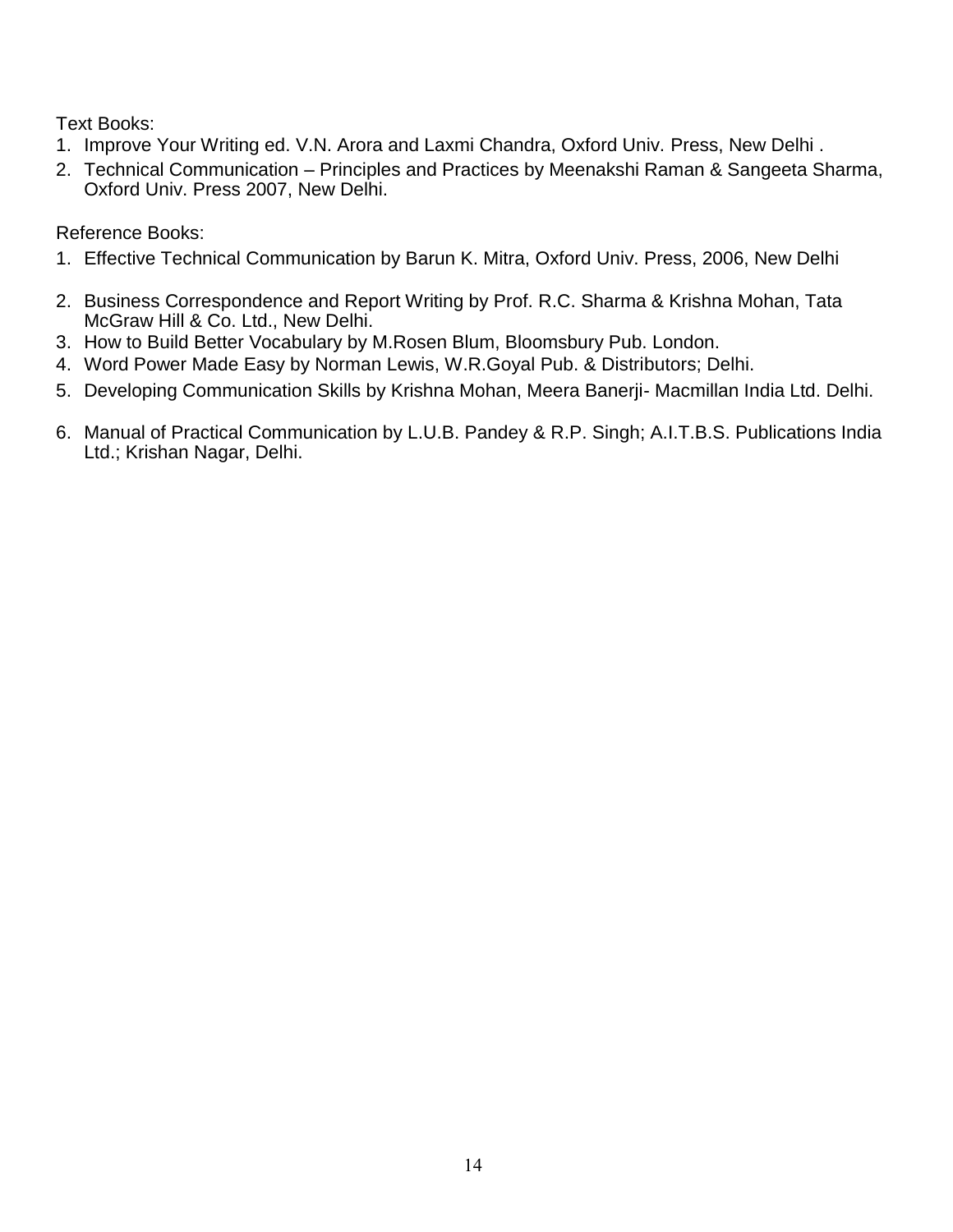#### ME-102/ME-202 : MANUFACTURING PROCESSES

L T P 2 0 0

#### Unit-I

Basic Metals & Alloys: Properties and Applications

Properties of Materials: Strength, elasticity, stiffness, malleability, ductility, brittleness,

toughness and hardness. Elementary ideas of fracture, fatigue & creep. 2 hrs Ferrous Materials: Carbon steels, its classification based on % carbon as low, mild, medium & high carbon steel, its properties & applications. Wrought iron. Cast iron. Alloy steels: stainless steel, tool steel. Elementary introduction to Heat- treatment of carbon

steels: annealing, normalizing, quenching & tempering and case-hardening. 3 hrs Non-Ferrous metals & alloys: Common uses of various non-ferrous metals & alloys and its composition such as Cu-alloys: Brass, Bronze, Al-alloys such as Duralumin. 2 hrs

#### Unit-II

Introduction to Metal Forming & Casting Process and its applications

Metal Forming: Basic metal forming operations & uses of such as: Forging, Rolling, Wire & Tubedrawing/making and Extrusion, and its products/applications. Press-work, & die & punch assembly, cutting and forming, its applications. Hot-working versus coldworking. 4 hrs

Casting: Pattern & allowances. Molding sands and its desirable properties. Mould making with the use of a core. Gating system. Casting defects & remedies. Cupola Furnace. Die-casting and its uses. 3 hrs

#### Unit-III

Introduction to Machining & Welding and its applications

Machining: Basic principles of Lathe-machine and operations performed on it.

Basic description of machines and operations of Shaper-Planer, Drilling, Milling & Grinding. 4 hrs

Welding: Importance & basic concepts of welding, classification of welding processes. Gas-welding, types of flames. Electric-Arc welding. Resistance welding. Soldering & Brazing and its uses. 3 hrs

#### Unit-IV

Misc. Topics

Manufacturing: Importance of Materials & Manufacturing towards Technological & Socio-Economic developments. Plant location. Plant layout – its types. Types of Production.

Production versus Productivity. 3 hrs

Non-Metallic Materials: Common types & uses of Wood, Cement-concrete, Ceramics, Rubber, Plastics and composite-materials. 2 hrs

Misc. Processes: Powder-metallurgy process & its applications, Plastic-products manufacturing, Galvanizing and Electroplating. 2 hrs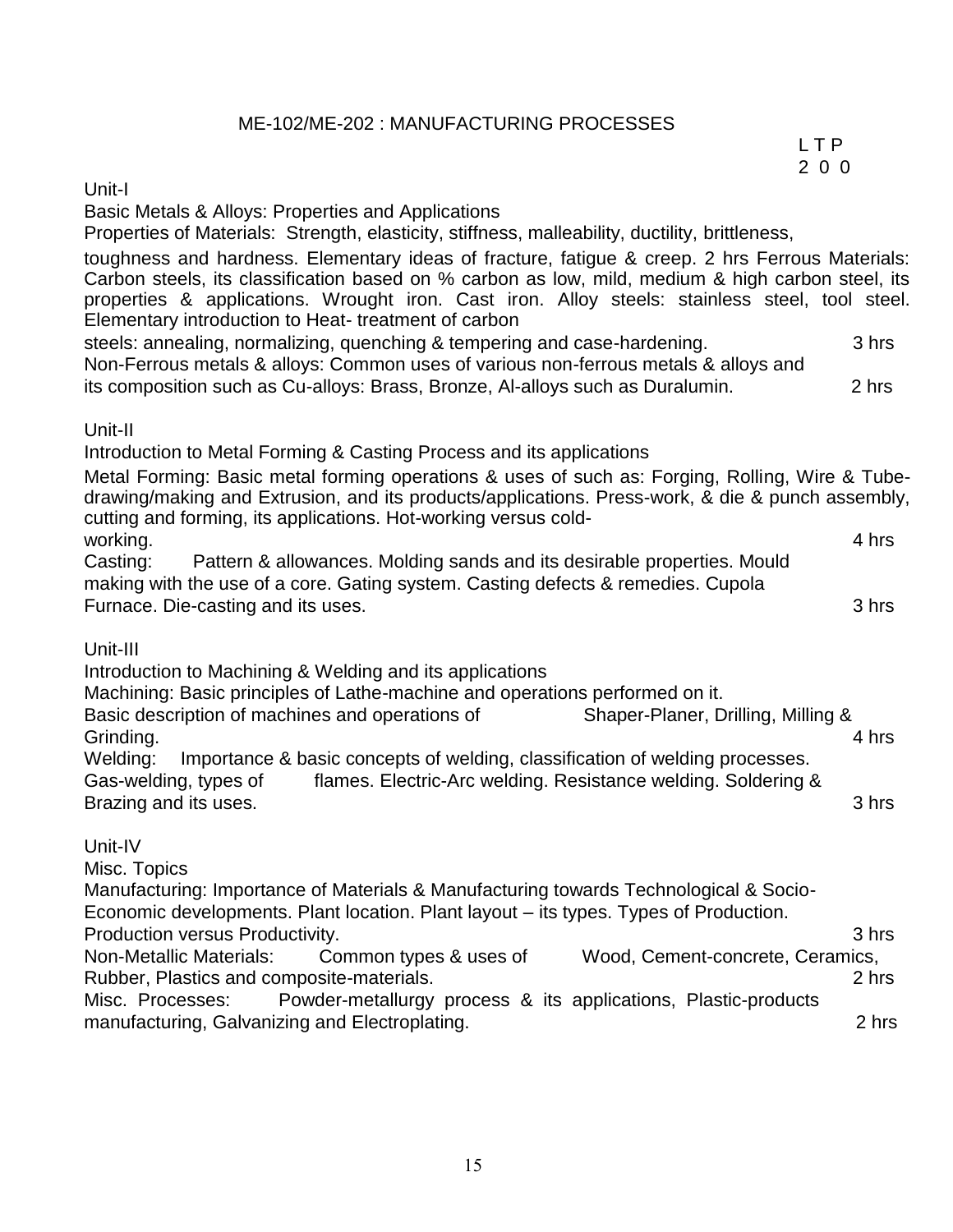#### CE-101/CE- 201: ENVIRONMENT & ECOLOGY

#### L T P  $2 - 0 - 0$

#### UNIT-I

Definition, Scope & Importance, Need For Public Awareness- Environment definition, Eco system – Balanced ecosystem, Human activities – Food, Shelter, Economic and social

Security. 3 hrs Effects of human activities on environment-Agriculture, Housing, Industry, Mining and Transportation activities, Basics of Environmental Impact Assessment. Sustainable

#### Development. 3 hrs

#### UNIT-II

Natural Resources- Water Resources- Availability and Quality aspects. Water borne diseases, Water induced diseases, Fluoride problem in drinking water. Mineral

Resources, Forest Wealth, Material cycles- C, N and S Cycles. 4 hrs Energy – Different types of energy, Electro-magnetic radiation. Conventional and Non-Conventional sources – hydro Electric, Fossil Fuel based, Nuclear, Solar, Biomass and Bio-gas. Hydrogen as an alternative source of Energy. 4 hrs

#### UNIT-III

Environmental Pollution and their effects. Water pollution, Land pollution. Noise pollution, Public Health aspects, Air Pollution, Solid waste management. 3 hrs Current Environmental Issues of Importance : Population Growth, Climate Change and Global warming- Effects, Urbanization, Automobile pollution. 43 hrs Acid Rain, Ozone Layer depletion, Animal Husbandry. Animal Husbandry and Animal Shrs

#### UNIT-IV

Environmental Protection- Role of Government, Legal aspects, Initiatives by Non-governmental Organizations (NGO), Environmental Education, Women Education. 3 hrs

#### Text Books:

- 1. Environmental Studies Benny Joseph Tata McgrawHill-2005
- 2. Environmental Studies Dr. D.L. Manjunath, Pearson Education-2006.
- 3. Environmental studies R. Rajagopalan Oxford Publication 2005.
- 4. Text book of Environmental Science & Technology M. Anji Reddy BS Publication.

- 1. Principles of Environmental Science and Engineering P. Venugoplan Rao, Prentice Hall of India.
- 2. Environmental Science and Engineering Meenakshi, Prentice Hall India.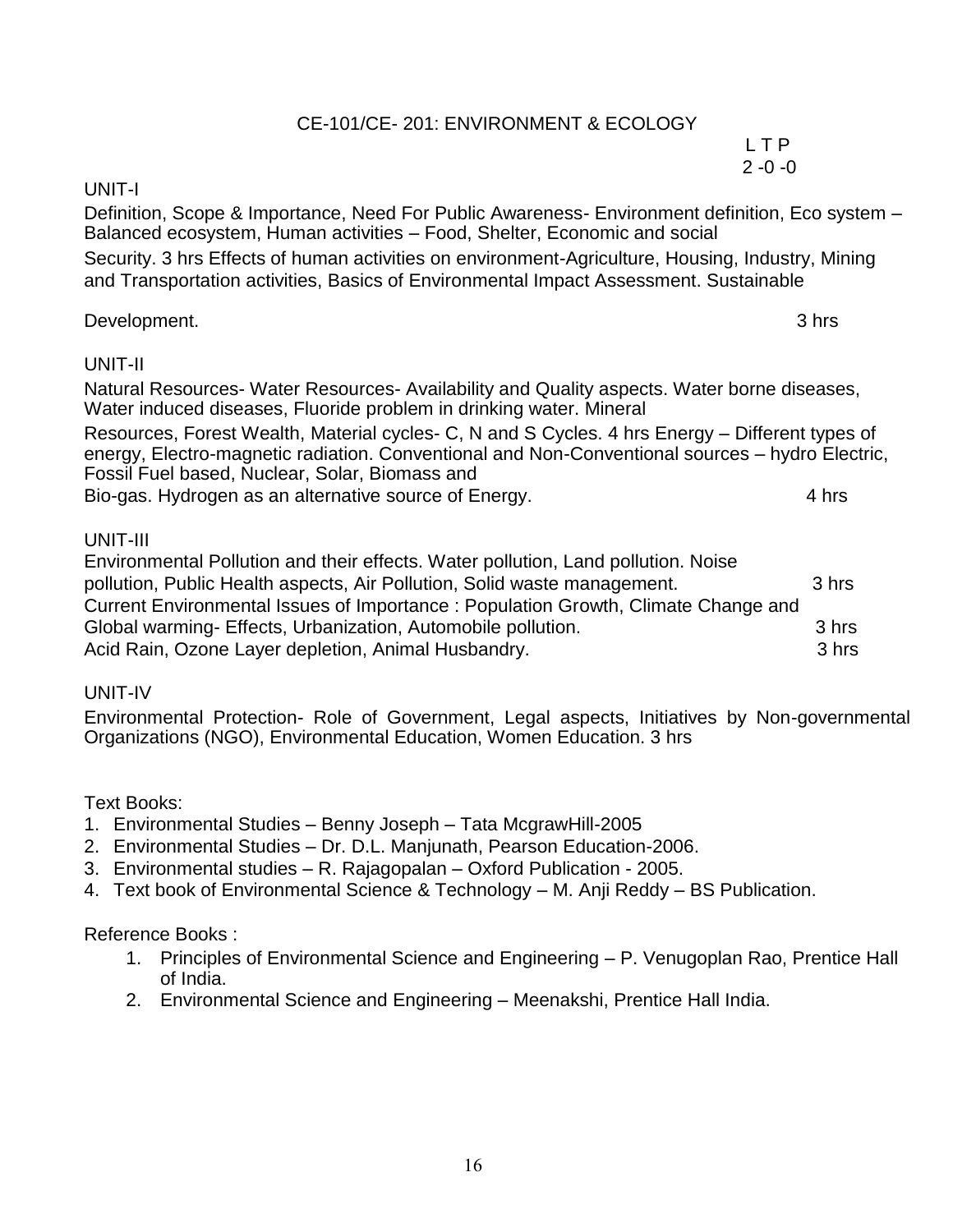#### **LABORATORY**

#### CY -151/CY-251: ENGINEERING CHEMISTRY LAB

List of Experiments

L T P 0 0 3

- 1. Determination of alkalinity in the given water sample.
- 2. Determination of temporary and permanent hardness in water sample using EDTA as standard solution.
- 3. Determination of available chlorine in bleaching powder.
- 4. Determination of chloride content in bleaching powder.
- 5. Determination of iron content in the given water sample by Mohr's methods.
- 6. PH-metric titration.
- 7. Determination of Equivalent weight of iron by the chemical displacement method. The equivalent weight of copper is 63.5.
- 8. Viscosity of an addition polymer like polyester by Viscometer.
- 9. Determination of iron concentration in sample of water by colorimetric method. The method involves the use of KSCN as a color developing

agent and the measurements are carried out at  $\lambda$  max 480nm.

10.Element detection and functional group identification in organic compounds. 11.Preparation of Bakelite resin.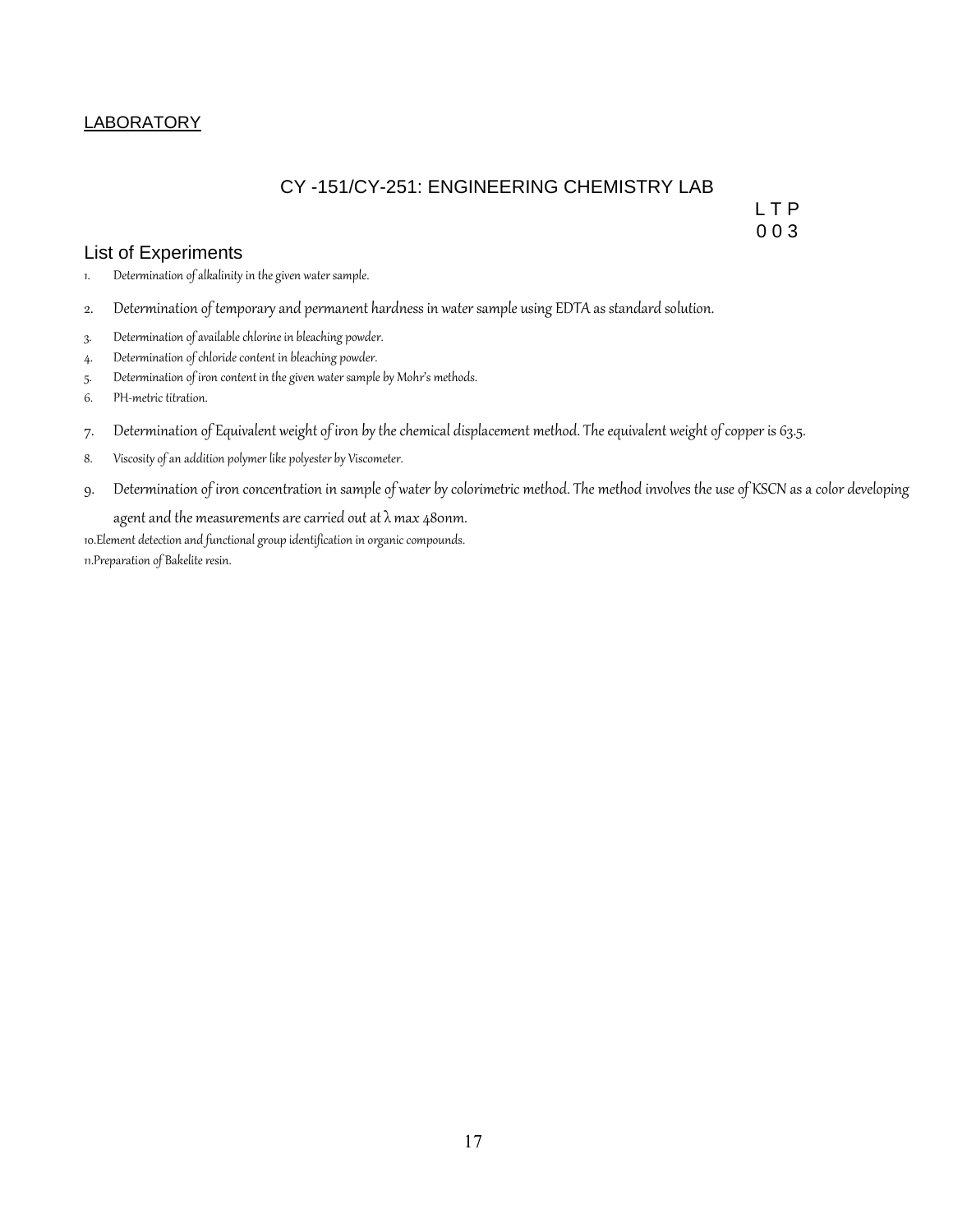#### ME-151/ME- 251: ENGINEERING MECHANICS LAB

L T P 0 0 2

- 1. To conduct the tensile test and determine the ultimate tensile strength, percentage elongation for a steel specimen.
- 2. To determine the compression test and determine the ultimate compressive strength for a specimen
- 3. To conduct the Impact-tests (Izod / Charpy) on Impact-testing machine to find the toughness.
- 4. To determine the hardness of the given specimen using Vickers/Brinell/Rockwell hardness testing machine..
- 5. To study the slider-crank mechanism etc. of 2-stroke & 4-stroke I.C. Engine models.
- 6. Friction experiment(s) on inclined plane and/or on screw-jack.
- 7. Simple & compound gear-train experiment.
- 8. Worm & worm-wheel experiment for load lifting.
- 9. Belt-Pulley experiment.

10.Bending of simply-supported and cantilever beams for theoretical & experimental deflection.

- 11.Torsion of rod/wire experiment.
- 12.Experiment on Trusses.
- 13.Statics experiment on equilibrium
- 14.Dynamics experiment on momentum conservation
- 15.Dynamics experiment on collision for determining coefficient of restitution.
- 16.Experiment on Moment of Inertia.

(Any ten experiments from the above list or institute may suitably design experiments)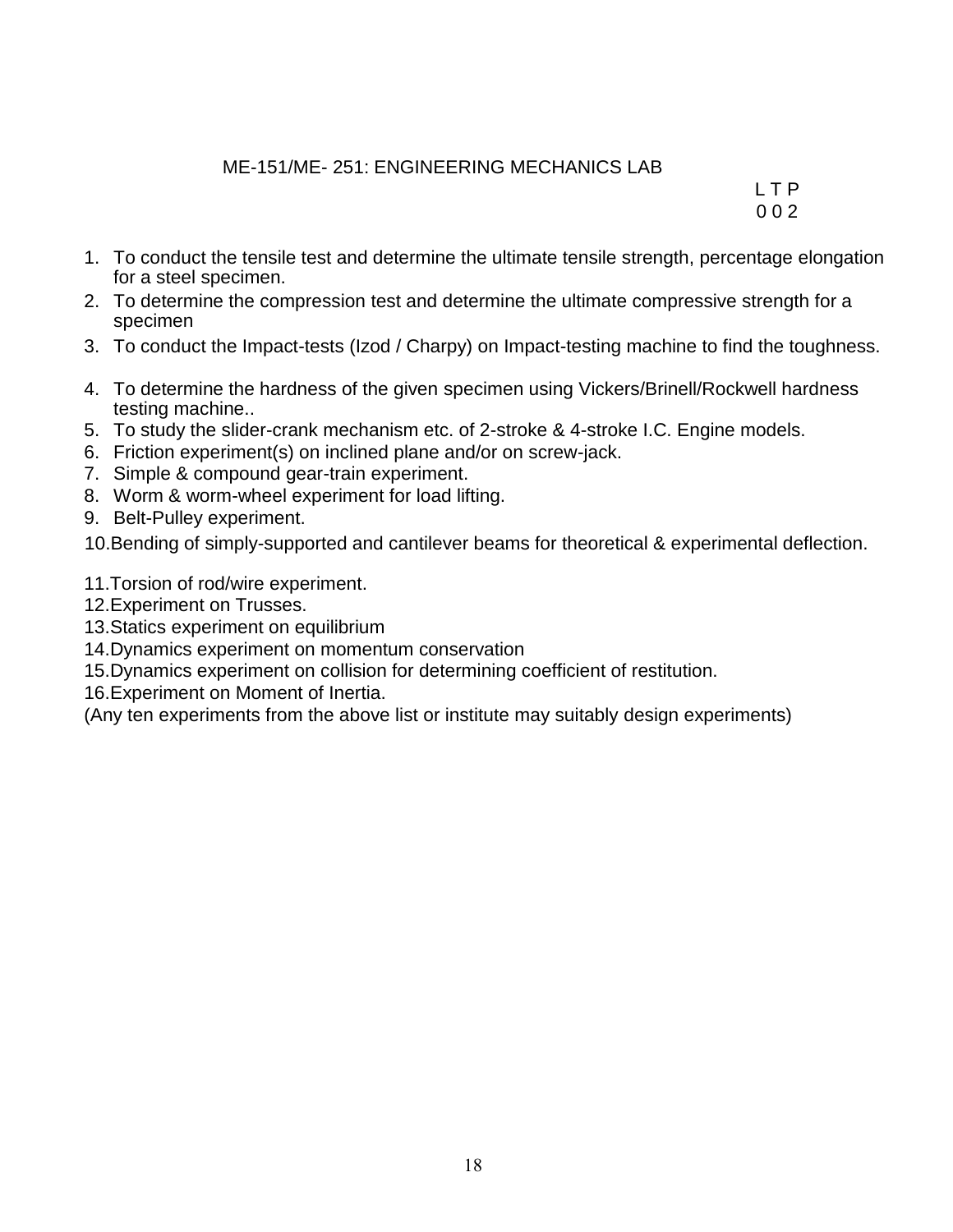### EE-151/EE-251: ELECTRICAL ENGINEERING LABORATORY

L T P 0 0 3

List of Experiments

Note: A minimum of 10 experiments from the following should be performed

- 1. Verification of Kirchhoff's laws
- 2. Verification of (i) Superposition theorem (ii) The venin's Theorem (iii) Maximum Power Transfer Theorem.
- 3. Measurement of power and power factor in a single phase ac series inductive circuit and study improvement of power factor using capacitor
- 4. Study of phenomenon of resonance in RLC series circuit and obtain resonant frequency.
- 5. Measurement of power in 3- phases circuit by two wattmeter method and determination of its power factor.
- 6. Determination of parameters of ac single phase series RLC circuit
- 7. Determination of (i) Voltage ratio (ii) polarity and (iii) efficiency by load test of a single phase transformer
- 8. To study speed control of dc shunt motor using (i) armature voltage control (ii) field flux control.
- 9. Determination of efficiency of a dc shunt motor by load test
- 10. To study running and speed reversal of a three phase induction motor and record speed in both directions.
- 11. To measure energy by a single phase energy meter and determine error.
- 12. To study P-N diode characteristics
- 13. To study full wave and half wave rectifier circuits with and without capacitor and determine ripple factors.
- 14. To study various logic gates (TTL)
- 15. To study Operational Amplifier as Adder and Sub tractor
- 16. To study transistor as a switch.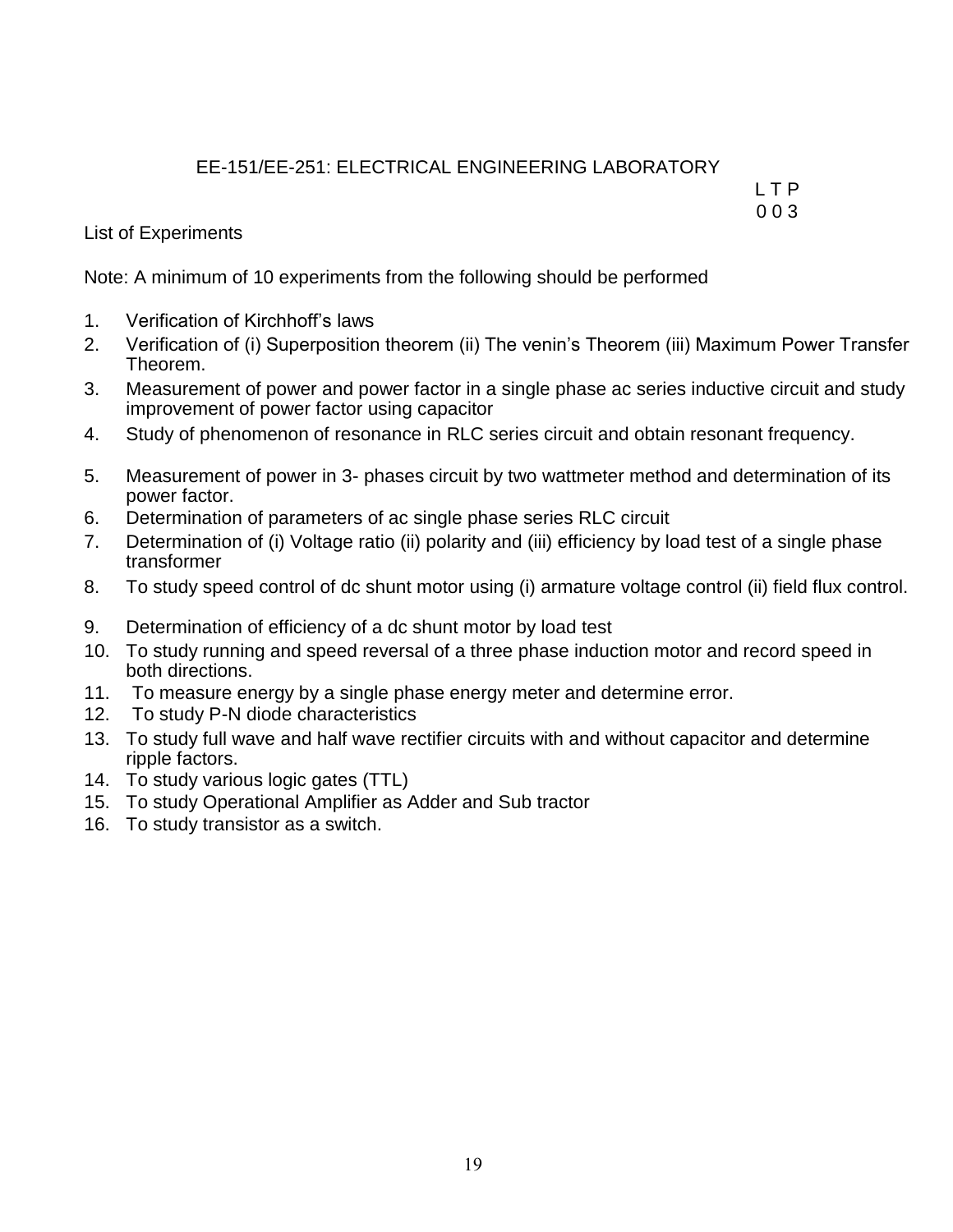#### CS-151/CS- 251: COMPUTER PROGRAMMING LAB

L T P 0 0 3

Suggested Assignments to be conducted on a 3-hour slot. It will be conducted in tandem with the theory course so the topics for problems given in the lab are already initiated in the theory class. The topics taught in the theory course should be appropriately be sequenced for synchronization with the laboratory. A sample sequence of topics and lab classes for the topic are given below:

- 1. Familiarization of a computer and the environment and execution of sample programs
- 2. Expression evaluation
- 3. Conditionals and branching
- 4. Iteration
- 5. Functions
- 6. Recursion
- 7. Arrays
- 8. Structures
- 9. Linked lists
- 10. Data structures

| Week    | Lecture 1                                             | Lecture 2                                   | Lecture 3                                 | <b>Lab Meeting</b>                                                          |  |  |
|---------|-------------------------------------------------------|---------------------------------------------|-------------------------------------------|-----------------------------------------------------------------------------|--|--|
| Week-1  | Introduction to any OS,<br>Programming<br>Environment | A Simple C program                          | Need of Data structures<br>$&$ Algorithms | Get familiar with OS and<br>Environment.                                    |  |  |
| Week-2  | An Example,<br>Termination, Correctness               | Different Types of<br>Programming Languages | Number Systems                            | Get familiar with C<br>compiler<br>Implement and Test<br>Small Routine in C |  |  |
| Week-3  | Number Systems                                        | Standard I/O in C                           | Data Types and<br>Variables               | Implement and Test<br>Small Routine in C                                    |  |  |
| Week-4  | Data Types and Variable                               | Data Types and Variable                     | Operators & Expression                    | <b>Evaluation of Expression</b>                                             |  |  |
| Week-5  | Operators & Expression                                | Operators & Expression                      | Operators & Expression                    | <b>Evaluation of Expression</b>                                             |  |  |
| Week-6  | IF, SWITCH Statements                                 | IF, SWITCH Statements                       | Nested If Statement                       | <b>Iteration</b>                                                            |  |  |
| Week-7  | Repetition structure in C                             | Repetition structure in C                   | Modular Programming                       | Iteration, Function                                                         |  |  |
| Week-8  | Modular Programming                                   | Modular Programming                         | Arrays                                    | Recursion, Function                                                         |  |  |
| Week-9  | Arrays                                                | <b>Structures</b>                           | <b>Structures</b>                         | Arrays, Structures                                                          |  |  |
| Week-10 | Pointers                                              | Pointers                                    | Pointers                                  | Linked Lists                                                                |  |  |
| Week-11 | Searching                                             | Selection                                   | Sorting                                   | Searching, Selection                                                        |  |  |
| Week-12 | Sorting                                               | <b>Strings</b>                              | <b>Strings</b>                            | Sorting, Strings                                                            |  |  |
| Week-13 | Files                                                 | Files                                       | Std C Preprocessor                        | Files                                                                       |  |  |
| Week-14 | Std C Library                                         | Std C Library                               | Std C Library                             | Use of Std. C Library                                                       |  |  |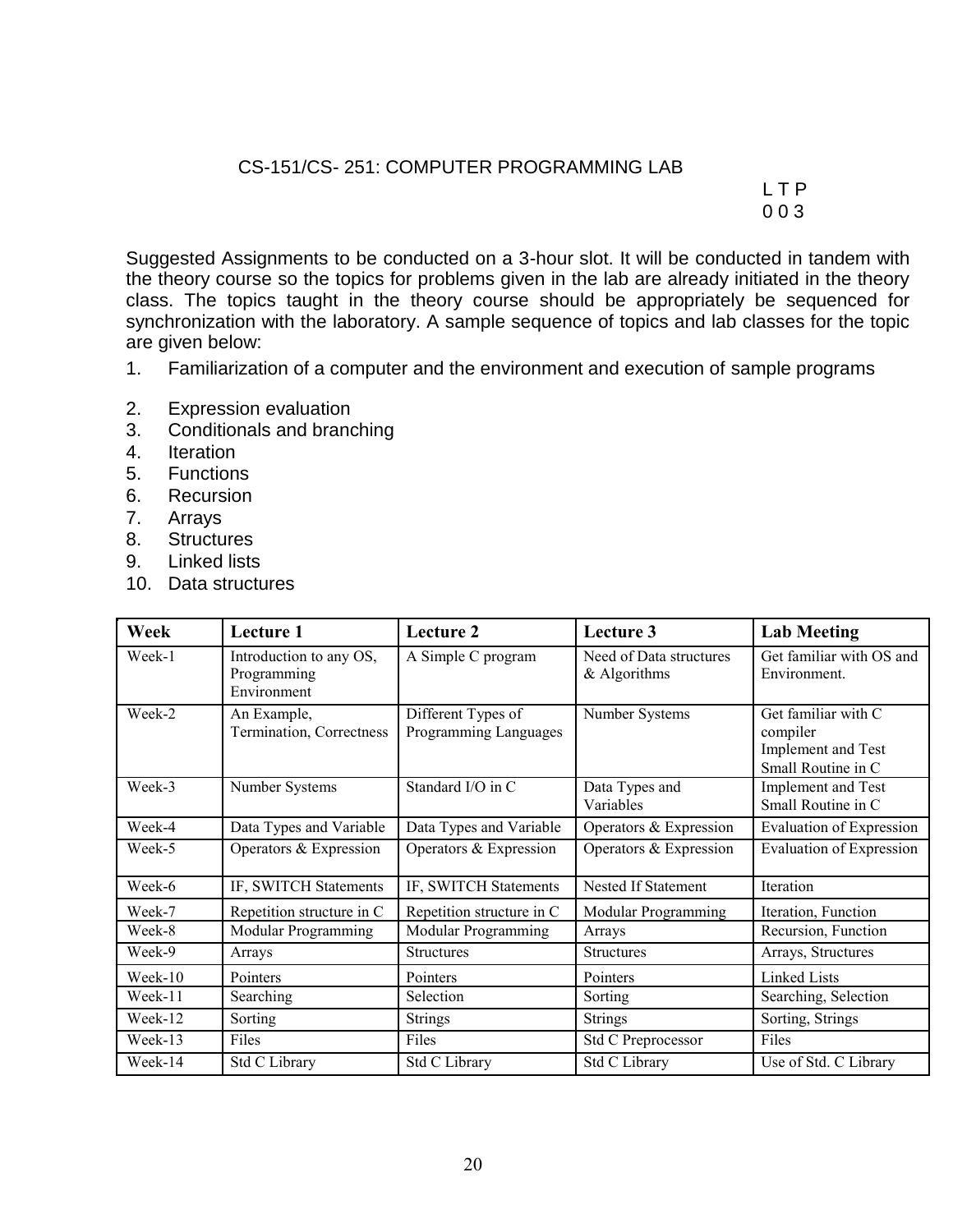It is suggested that some problems related to continuous domain problems in engineering and their numerical solutions are given as laboratory assignments. It may be noted that some of basic numerical methods are taught in the Mathematics course.

#### WS-151/WS-251: WORKSHOP PRACTICE

L T P 0 1 3

- 1. Carpentry Shop:
	- $\Box$  Study of tools & operations and carpentry joints.
	- $\Box$  Simple exercise using jack plane.
	- $\Box$  To prepare half-lap corner joint, mortise & tendon joints.
	- $\Box$  Simple exercise on woodworking lathe.
- 2. Fitting Bench Working Shop:
	- □ Study of tools & operations
	- $\Box$  Simple exercises involving fitting work.
	- □ Make perfect male-female joint.
	- $\Box$  Simple exercises involving drilling/tapping/dieing.
- 3. Black Smithy Shop:

Study of tools & operations

- $\Box$  Simple exercises base on black smithy operations such as upsetting, drawing down, punching, bending, fullering & swaging.
- 4. Welding Shop:
	- $\Box$  Study of tools & operations of Gas welding & Arc welding
	- $\Box$  Simple butt and Lap welded joints.
	- □ Oxy-acetylene flame cutting.
- 5. Sheet-metal Shop:
	- □ Study of tools & operations.
	- □ Making Funnel complete with 'soldering'.
	- $\Box$  Fabrication of tool-box, tray, electric panel box etc.
- 6. Machine Shop:

Study of machine tools and operations.

- **Plane turning.**
- □ Step turning
- **Taper turning.**
- **Threading**
- $\Box$  Single point cutting tool grinding.
- 7. Foundry Shop:

Study of tools & operations

□ Pattern making.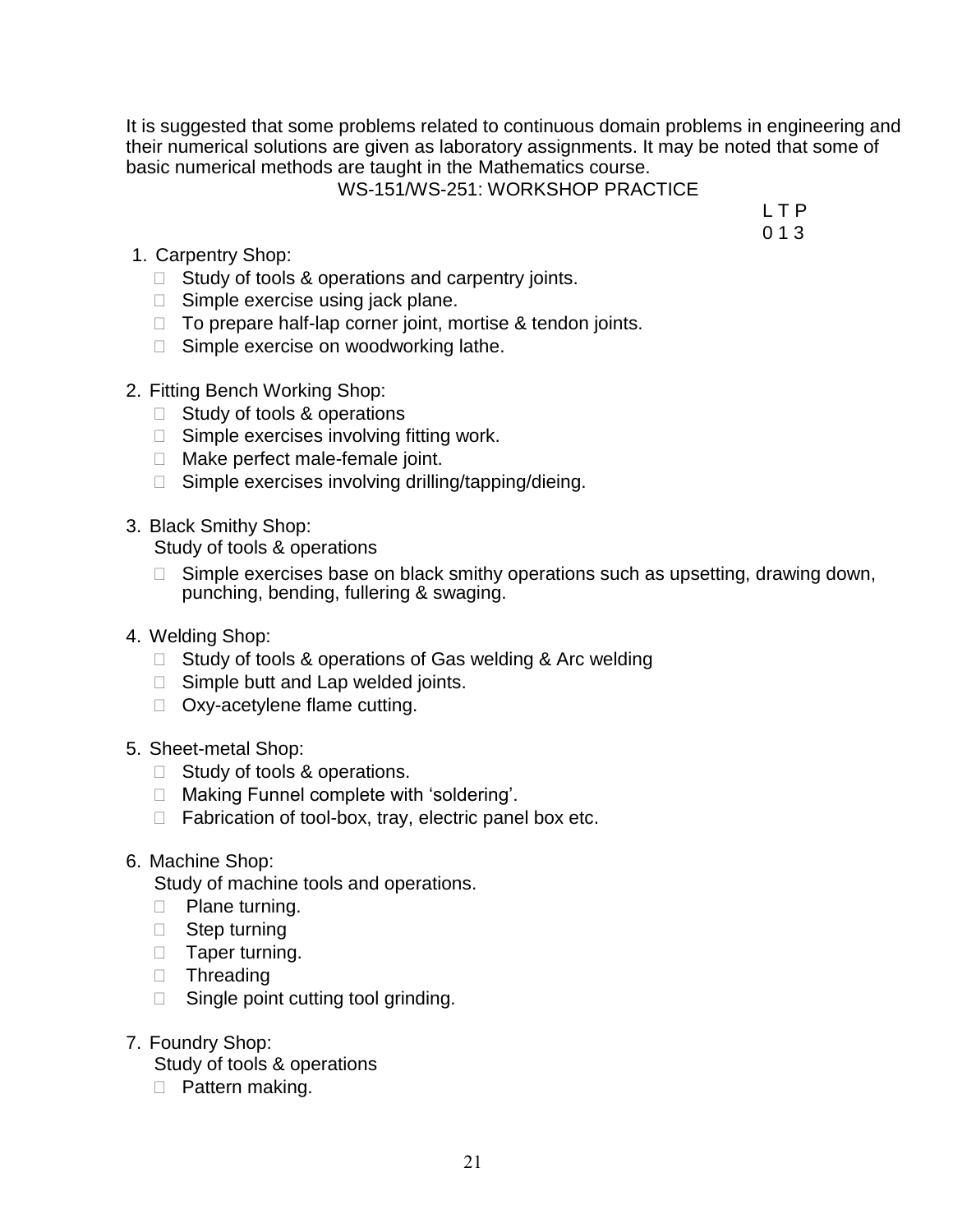$\Box$  Mould making with the use of a core.

□ Casting

#### CE-151/CE -251: COMPUTER AIDED ENGINEERING GRAPHICS

1. Introduction to Computer Aided Sketching

Introduction, Drawing Instruments and their uses, BIS conventions, lettering Dimensioning and free hand practicing.

Computer screen, layout of the software, standard tool bar/menus and description of most commonly used tool bars, navigational tools. Coordinate system and reference planes. Definitions of HP, VP, RPP & LPP. Creation of 2D/3D environment. Selection of drawing size and scale. Commands and creation of Lines, Co-ordinate points, axes, poly-lines, square, rectangle, polygons, splines, circles, ellipse, text, move, copy, off-set, mirror, rotate, trim, extend, break, chamfer, fillet, curves, constraints viz. tangency, parallelism, inclination and perpendicularity. Dimensioning, line

convention, material conventions and lettering. 2-Sheet

#### 2. Orthographic Projections

Introduction, Definitions- Planes of projection, reference line and conventions employed, Projections of points in all the four quadrants, Projections of straight lines (located in First quadrant/first angle only), True and apparent lengths, True and apparent inclinations to reference planes (No application problems). 2-Sheet

3. Orthographic Projections of Plane Surfaces

(First Angle Projection Only) Introduction, Definitions-projections of plane surfaces-triangle, square rectangle, rhombus, pentagon, hexagon and circle, planes in different positions by change of position method only (No problems on punched plates and composite plates.) 1-Sheet

4. Projections of Solids (First Angle Projection Only)

Introduction, Definitions- Projections of right regular- tetrahedron, hexahedron (cube), prisms, pyramids, cylinders and cones in different positions. (No problems on octahedrons and combination solid) 2-Sheet

5. Sections and Development of Lateral Surfaces of Solids

Introduction, Section planes, Sections, section views, Sectional views, apparent shapes and True shapes of Sections of right regular prisms, pyramids, cylinders and

cones resting with base on HP. (No problems on section of solids) 1- Sheet Development of lateral surface of above solids, their frustums and truncations. (No problems on lateral surfaces of trays, Tetrahedrons spheres and transition pieces).

6. Isometric Projection (Using Isometric Scale Only)

L T P 0 1 3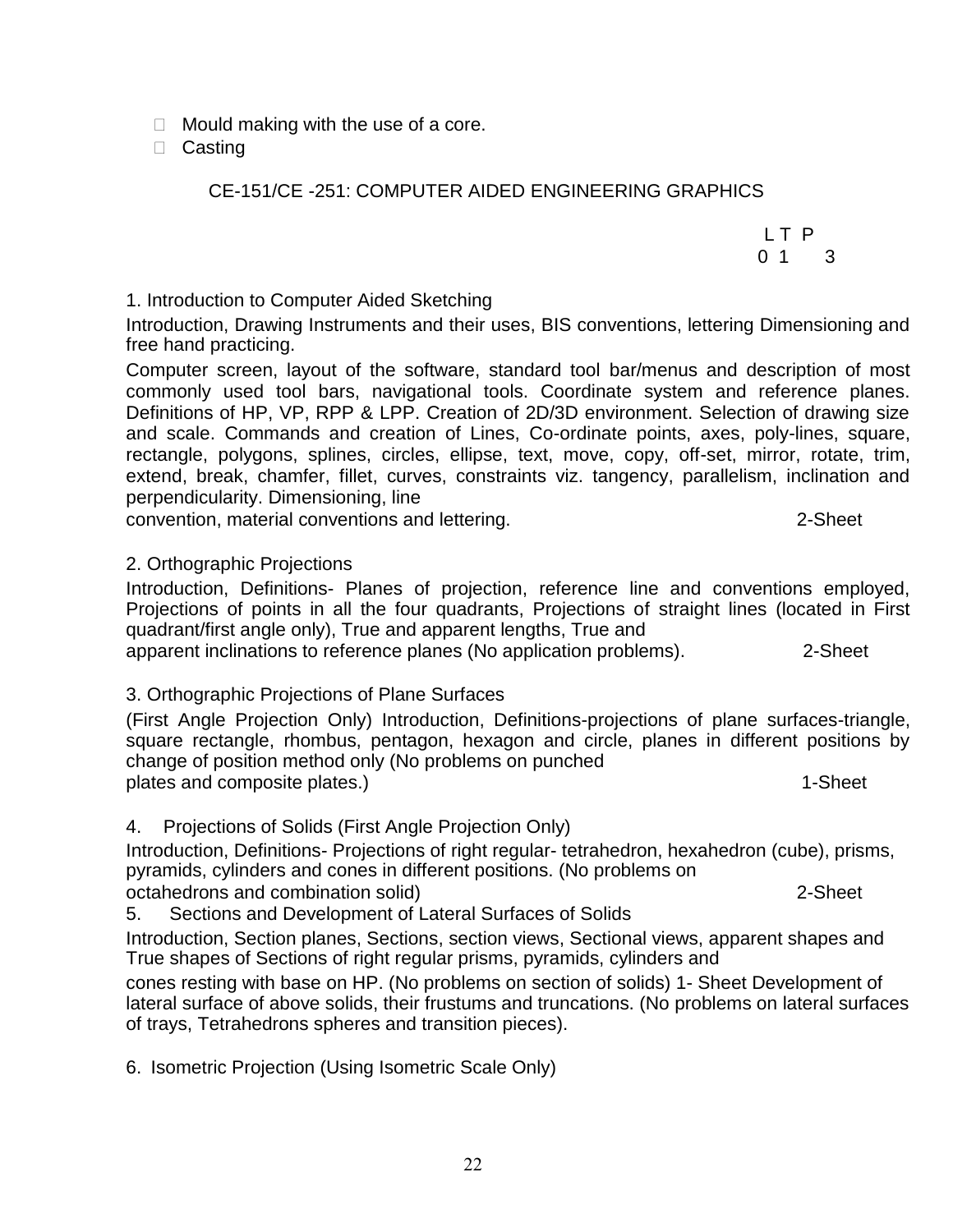Introduction, Isometric scale, Isometric Projection of simple plane figures, Isometric Projection of tetrahedron, hexahedron (cube), right regular prisms, pyramids, cylinders, cones, spheres, cut spheres and combination of solids (Maximum of three

Solids). 1-Sheet Note: At least 3 drawing assignments must be on AUTOCAD.

Text Books:

- 1. Engineering Drawing N.D. Bhatt & V.M. Panchal, 48<sup>th</sup> edition, 2005 Charotar Publishing House, Gujarat.
- 2. A Primer on Computer Aided Engineering Drawing-2006, Published by VTU, Belgaum.

- 1. Computer Aided Engineering Drawing S. Trymbaka Murthy, I.K. International Publishing House Pvt. Ltd., New Delhi, 3<sup>rd</sup> revised edition-2006.
- 2. Engineering Graphics K.R. Gopalakrishna, 32<sup>nd</sup> edition, 2005 Subash Publishers Bangalore.
- 3. Fundamentals of Engineering Drawing with an Introduction to Interactive Computer Graphics for Design and Production – Luzadder Warren J., duff John M., Eastern Economy Edition, 2005 – Prentice- Hall of India Pvt. Ltd., New Delhi.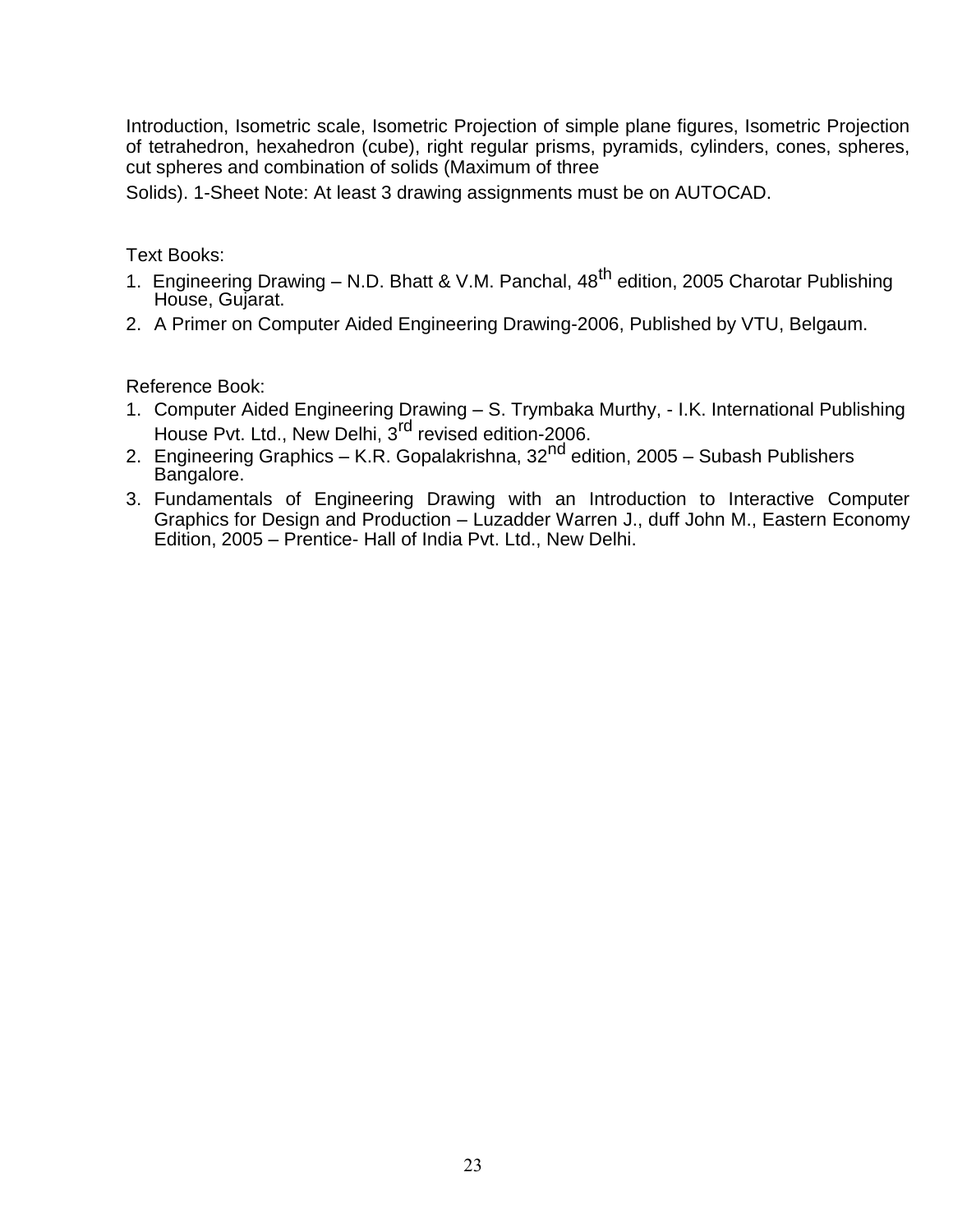### PH-151/PH-251 : PHYSICS LAB

L T P 0 0 2

#### List of Experiments

Any ten experiments, at least four from each group.

Group -A

- 1. To determine the wavelength of monochromatic light by Newton's ring.
- 2. To determine the wavelength of monochromatic light with the help of Fresnel's bi prism.
- 3. To determine the focal length of two lenses by nodal slide and locate the position of cardinal points.
- 4. To determine the specific rotation of cane sugar solution using polarimeter.
- 5. To determine the wavelength of spectral lines using plane transmission grating.
- 6. To study the polarization of light by simple reflection using laser.
- 7. Measurement of Wavelength of a laser (He- Ne) light using single slit diffraction.

#### Group – B

- 1. To determine the specific resistance of a given wire using Carey Foster's bridge.
- 2. To study the variation of magnetic field along the axis of current carrying Circular coil and then to estimate the radius of the coil.
- 3. To verify Stefan's Law by electrical method.
- 4. To calibrate the given ammeter and voltmeter by potentiometer.
- 5. To study the Hall Effect and determine Hall coefficient, carrier density and mobility of a given semiconductor using Hall Effect set up.
- 6. To determine the energy band gap of a given semiconductor material.
- 7. To determine E.C.E. of copper using Tangent or Helmholtz galvanometer.
- 8. To draw hysteresis curve of a given sample of ferromagnetic material and from this to determine magnetic susceptibility and permeability of the given specimen.
- 9. To determine the ballistic constant of a ballistic galvanometer.
- 10. To determine the coefficient of viscosity of a liquid.
- 11. Measurement of fiber attenuation and aperture of fiber.
- 12. High resistance by leakage method.
- 13. Magnetic Susceptibility of paramagnetic solution.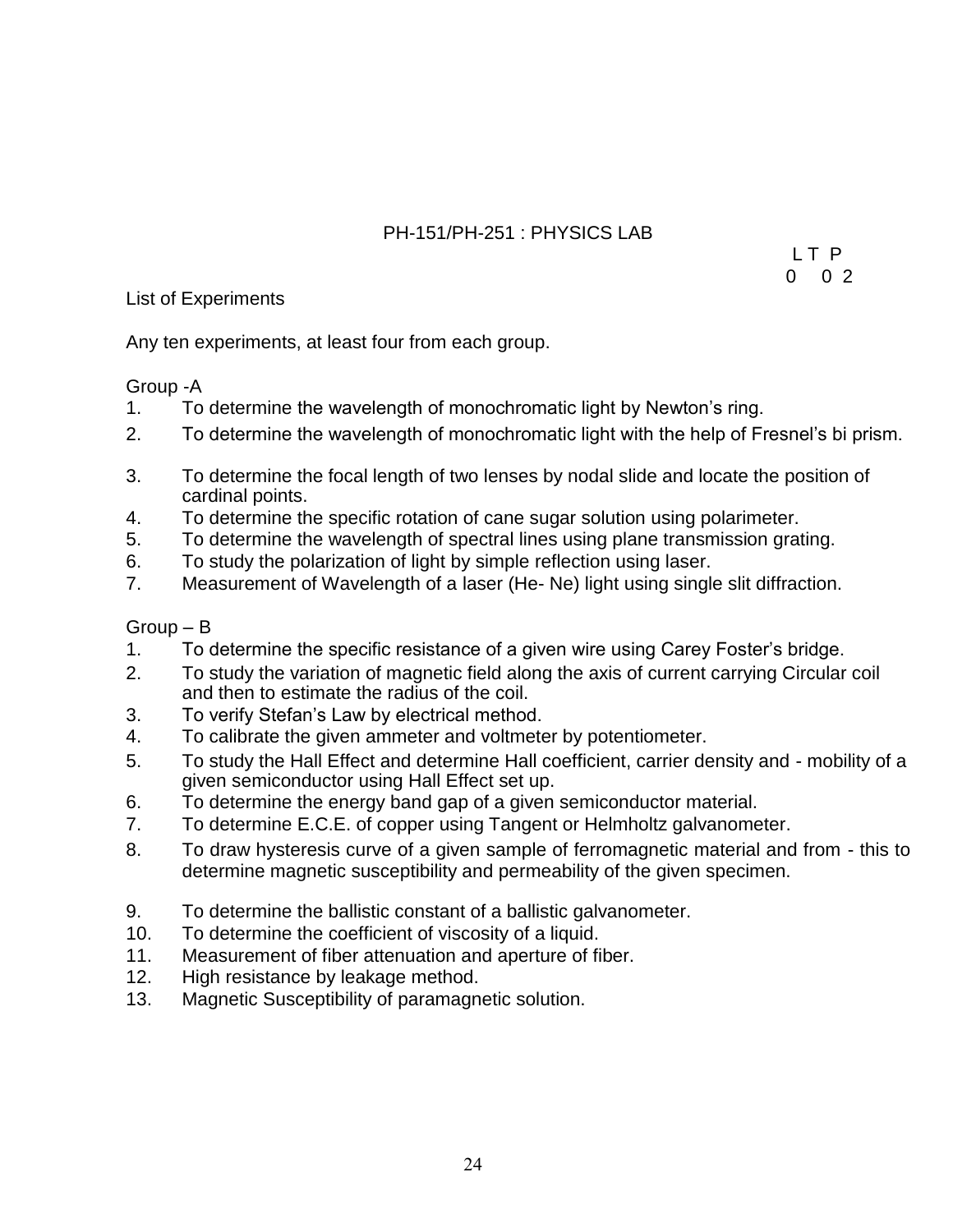### HU-151/HU-251 : PROFESSIONL COMMUNICATION LABORATORY

L T P 0 0 2

Interactive and Communicative Practical with emphasis on Oral Presentation/Spoken Communication based on International Phonetic Alphabets (I.P.A.)

#### LIST OF PRACTICALS

- 1. Group Discussion: Practical based on Accurate and Current Grammatical Patterns.
- 2. Conversational Skills for Interviews under suitable Professional Communication Lab conditions with emphasis on Kinesics.
- 3. Communication Skills for Seminars/Conferences/Workshops with emphasis on Paralinguistic's/Kinesics.
- 4. Presentation Skills for Technical Paper/Project Reports/ Professional Reports based on proper Stress and Intonation Mechanics.
- 5. Official/Public Speaking based on suitable Rhythmic Patterns.
- 6. Theme- Presentation/ Key-Note Presentation based on correct argumentation methodologies.
- 7. Individual Speech Delivery/Conferences with skills to defend Interjections/Quizzes.
- 8. Argumentative Skills/Role Play Presentation with Stress and Intonation.
- 9. Comprehension Skills based on Reading and Listening Practicals on a model Audio-Visual Usage.

- 1. Bansal R.K. & Harrison: Phonetics in English, Orient Longman, New Delhi.
- 2. Sethi & Dhamija: A Course in Phonetics and Spoken English, Prentice Hall, New Delhi.
- 3. L.U.B.Pandey & R.P.Singh, A Manual of Practical Communication, A.I.T.B.S. Pub. India Ltd. Krishan Nagar, Delhi.
- 4. Joans Daniel, English Pronouncing Dictionary, Cambridge Univ. Press.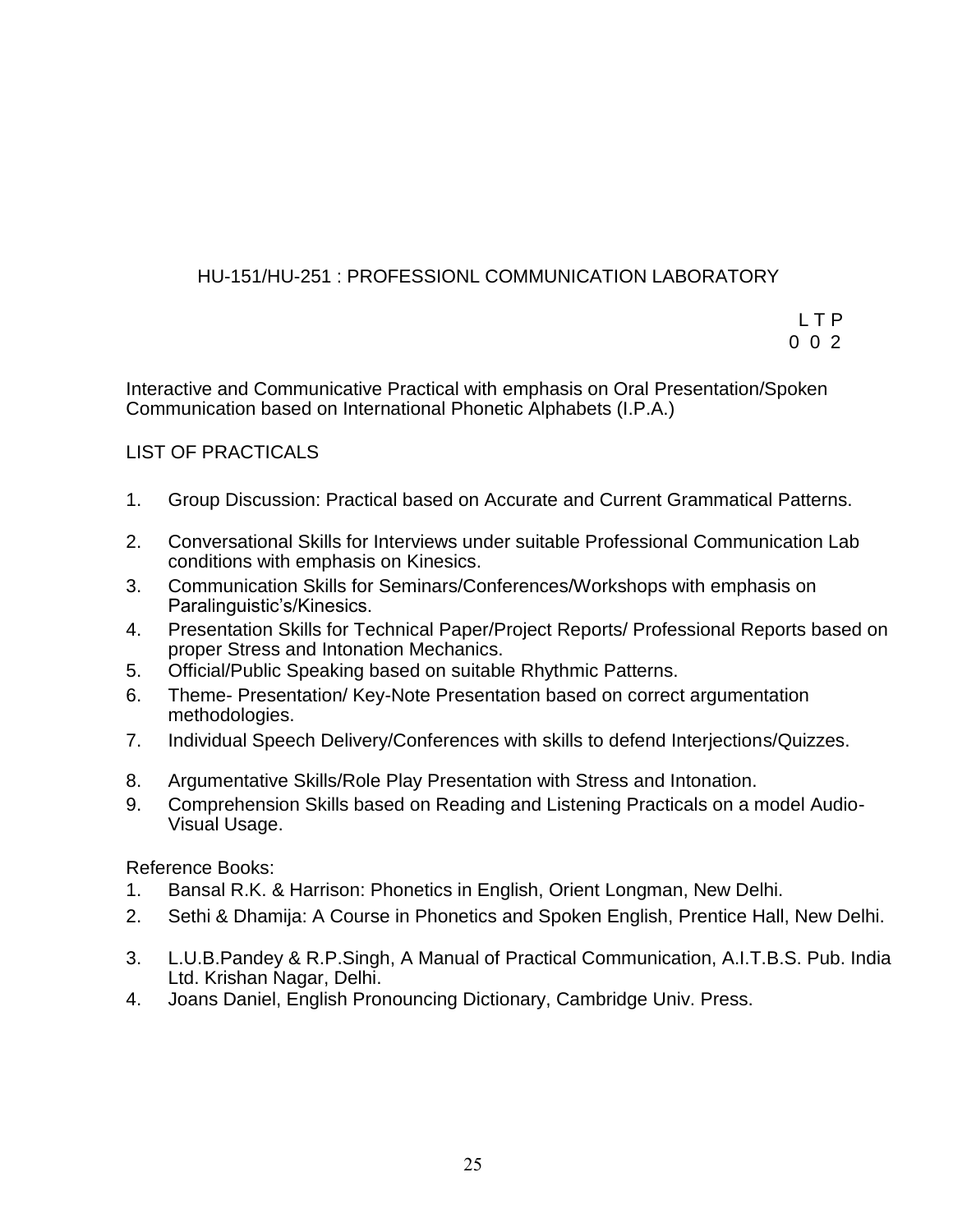#### THEORY SUBJECTS

#### MA-201: MATHEMATICS –II

L T P 3 1 0

#### Unit - I

Differential Equations: Linear differential equations of nth order with constant coefficients, Complementary functions and particular integrals, Simultaneous linear differential equations, Solution of second order differential equation by changing dependent and independent variables, Method of variation of parameters, Applications to engineering problems (without derivation).

#### $Unit - II$

Series Solution and Special Functions: Series solution of ordinary differential equations of 2nd order with variable coefficients (Frobenius Method), Bessel and Legendre equations and their series solutions, Properties of Bessel functions and Legendre polynomials.

#### Unit – III

Laplace Transform: Laplace transform, Existence theorem, Laplace transform of derivatives and integrals, Inverse Laplace transform, Unit step function, Dirac delta function, Laplace transform of periodic functions, Convolution theorem, Application to solve simple linear and simultaneous differential equations.

#### Unit – IV:

Fourier Series and Partial Differential Equations: Periodic functions, Trigonometric series, Fourier series of period  $2\pi$ , Euler's formulae, Functions having arbitrary period, Change of interval, Even and odd functions, Half range sine and cosine series, Harmonic analysis.

Solution of first order Lagrange's linear partial differential equations, Linear partial differential equations with constant coefficients of 2nd order and their classifications - parabolic, elliptic and hyperbolic with illustrative examples.

#### Unit  $-$  V:

Applications of Partial Differential Equations: Method of separation of variables for solving partial differential equations, Wave equation up to two-dimensions, Laplace equation in two-dimensions, Heat conduction equations up to two-dimensions, Equations of transmission lines.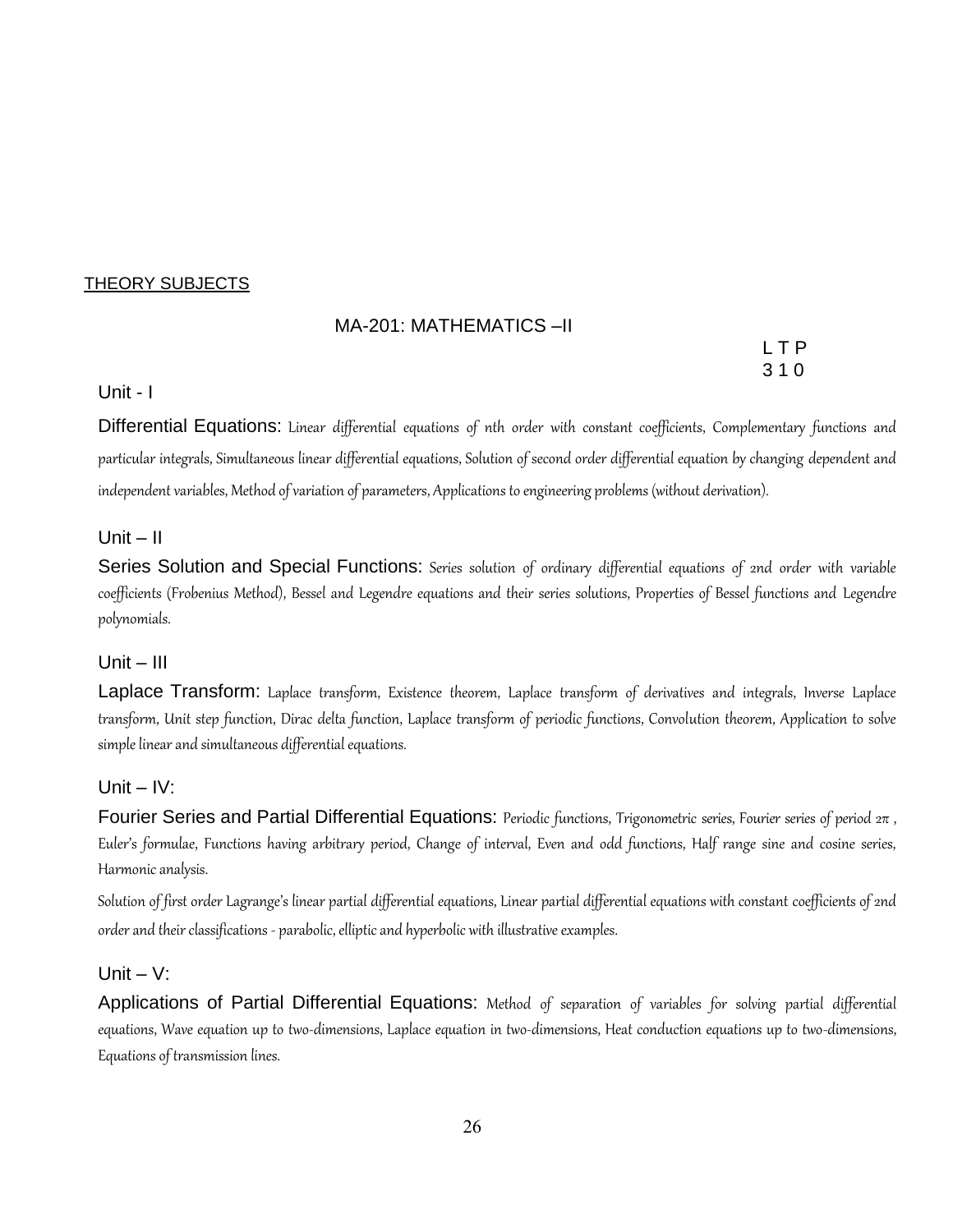Test Books:

- 1. B.V.Ramana, Higher Engineering Mathematics, Tata Mc-Graw-Hill Publishing Company Ltd., 2008.
- 2. R.K.Jain & S.R.K.Iyenger, Advance Engineering Mathematics, Narosa Publishing House, 2002.

- 1. B.S.Grewal, Engineering Mathematics, Khanna Publishers, 2004.
- 2. B.S.Grewal, Higher Engineering Mathematics, Khanna Publishers, 2005.
- 3. E.Kreyszig, Advanced Engineering Mathematics, John Wiley & Sons, 2005.
- 4. C.Ray Wylie & Louis C. Barrett, Advanced Engineering Mathematics, Tata Mc Graw-Hill Publishing Company Ltd. 2003
- 5. Peter V. O'Neil, Advanced Engineering Mathematics, Thomson (Cengage) Learning, 2007.
- 6. G.F.Simmons, Differential Euations, Tata Mc Graw-Hill Publishing Company Ltd. 1981.
- 7. Chandrika Prasad, Advanced Mathematic for Engineers, Prasad Mudranalaya,1996.